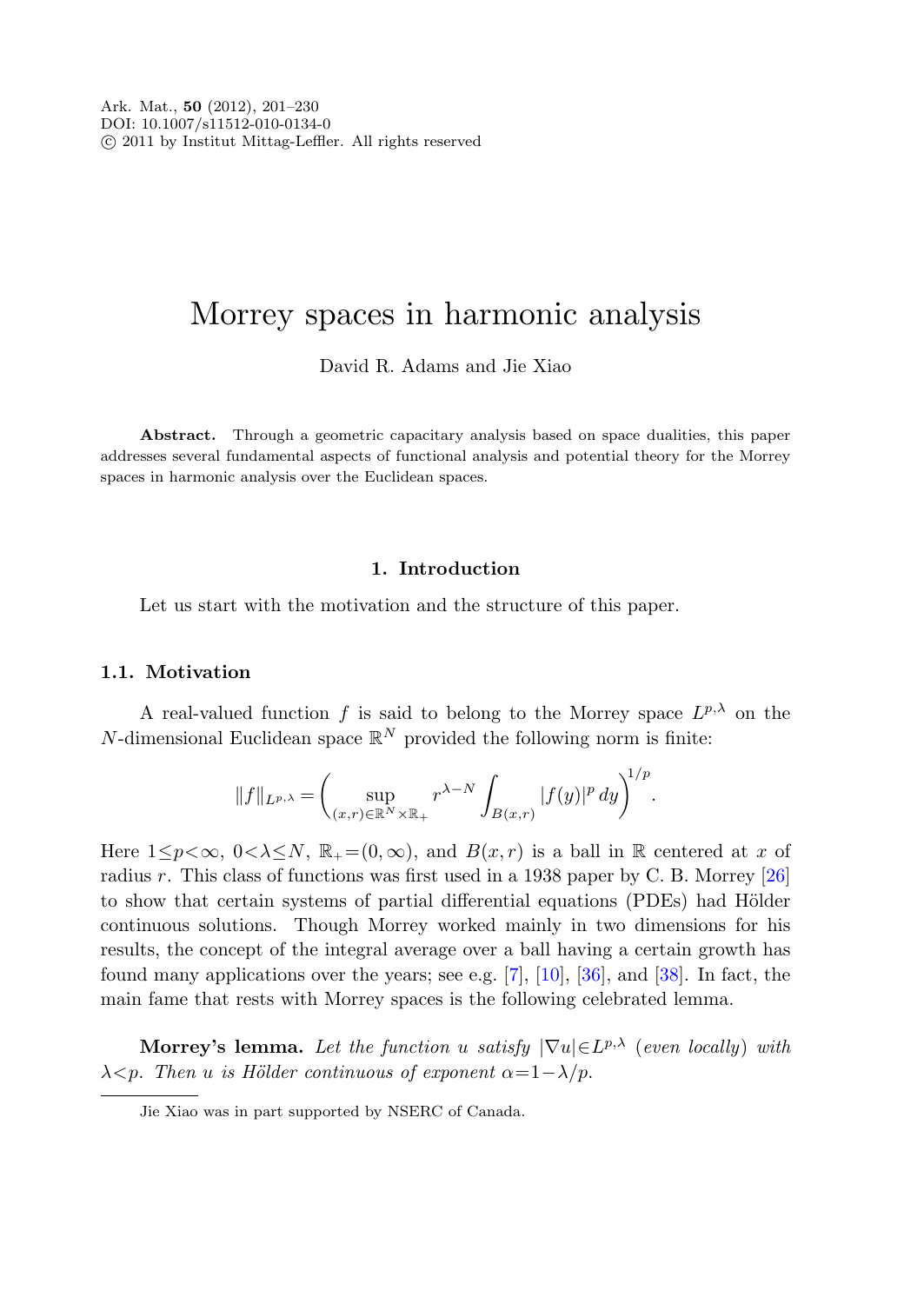Then, in the early 1960s, to handle appropriately the cases  $\lambda > p$ , S. Cam-panato [[13\]](#page-28-2) defined a scale of spaces  $\mathcal{L}^{p,\lambda}$  that included the distinguished quartet:

$$
L^p - L^{p,\lambda} - \text{BMO} - C^{\alpha}.
$$

His definition uses the modified mean oscillation:  $f \in \mathcal{L}^{p,\lambda}$  if and only if

$$
\left(\sup_{(x,r)\in\mathbb{R}^N\times\mathbb{R}_+}r^{\lambda-N}\int_{B(x,r)}|f(y)-f_r(x)|^p\,dy\right)^{1/p}<\infty,
$$

where  $f_r(x)$  denotes the integral mean of f over the ball  $B(x, r)$ , and  $1 \leq p \leq \infty$ ,  $-p\lt\lambda\lt N$ . As a matter of fact, we have the following:

- (i) when  $\lambda = N$ ,  $\mathcal{L}^{p,\lambda}$  coincides with  $L^p$ ;
- (ii) when  $0 < \lambda < N$ ,  $\mathcal{L}^{p,\lambda}$  equals  $L^{p,\lambda}$ ;

(iii) when  $\lambda=0$ ,  $\mathcal{L}^{p,\lambda}$  is precisely BMO (the John–Nirenberg space of functions with bounded mean oscillation [\[19](#page-28-3)]);

(iv) when  $-p<\lambda<0$ ,  $\mathcal{L}^{p,\lambda}$  becomes  $C^{\alpha}$ —the class of all Hölder continuous functions with exponent  $\alpha = -\lambda/p$ .

These results are nicely summarized in J. Peetre's 1969 survey paper [\[28](#page-29-3)]. Furthermore, these spaces gained some popularity in the late 1960s and early 1970s, especially because of the inclusion of the space BMO. And, this was greatly enhanced by the discovery, in the early 1970s, of the predual to BMO by C. Fefferman and E. M. Stein [\[20](#page-28-4)], namely, the real Hardy space  $H^1$ ; see the excellent treatises [[34\]](#page-29-4) and [[37\]](#page-29-5) that summarize this theory.

But in recent years, the excitement over the Morrey spaces has diminished save for many attempts to generalize the growth of the integral mean (or other averages in other norms). The reason for this seems to be that either the predual to  $L^{p,\lambda}$  was unknown or there was no version that really fit in well with the theory of function spaces of harmonic analysis, as defined by [\[37](#page-29-5)] and [\[34](#page-29-4)]. Indeed, early versions of the predual were given as early as 1986; see [[3\]](#page-28-5), [[40\]](#page-29-6), [\[23](#page-28-6)], [\[11](#page-28-7)], and [[6](#page-28-8)]. Here we announce a new formulation of the predual that seems to be more in the main stream of harmonic analysis (as well as PDEs). It uses the original construction of [\[23](#page-28-6)], which comes from PDEs, though the weight functions here are different. Our space  $H^{p,\lambda}$  is a modification of that given in [[6](#page-28-8)]. Here we make use of  $A_p$ -weights of harmonic analysis:

$$
H^{p,\lambda} = \left\{ f \in L^p_{\text{loc}} : ||f||_{H^{p,\lambda}} = \inf_w \left( \int_{\mathbb{R}^N} |f(y)|^p w(y)^{1-p} \, dy \right)^{1/p} < \infty \right\},
$$

where  $L_{\text{loc}}^p$  means the class of all *p*-locally integrable functions on  $\mathbb{R}^N$  and the infimum is over all non-negative weights w that belong to the class  $A_1$  and satisfy

$$
\int_{\mathbb{R}^N} w \, d\Lambda_{N-\lambda}^{(\infty)} = \int_0^\infty \Lambda_{N-\lambda}^{(\infty)}(\{x \in \mathbb{R}^N : w(x) > t\}) \, dt \le 1.
$$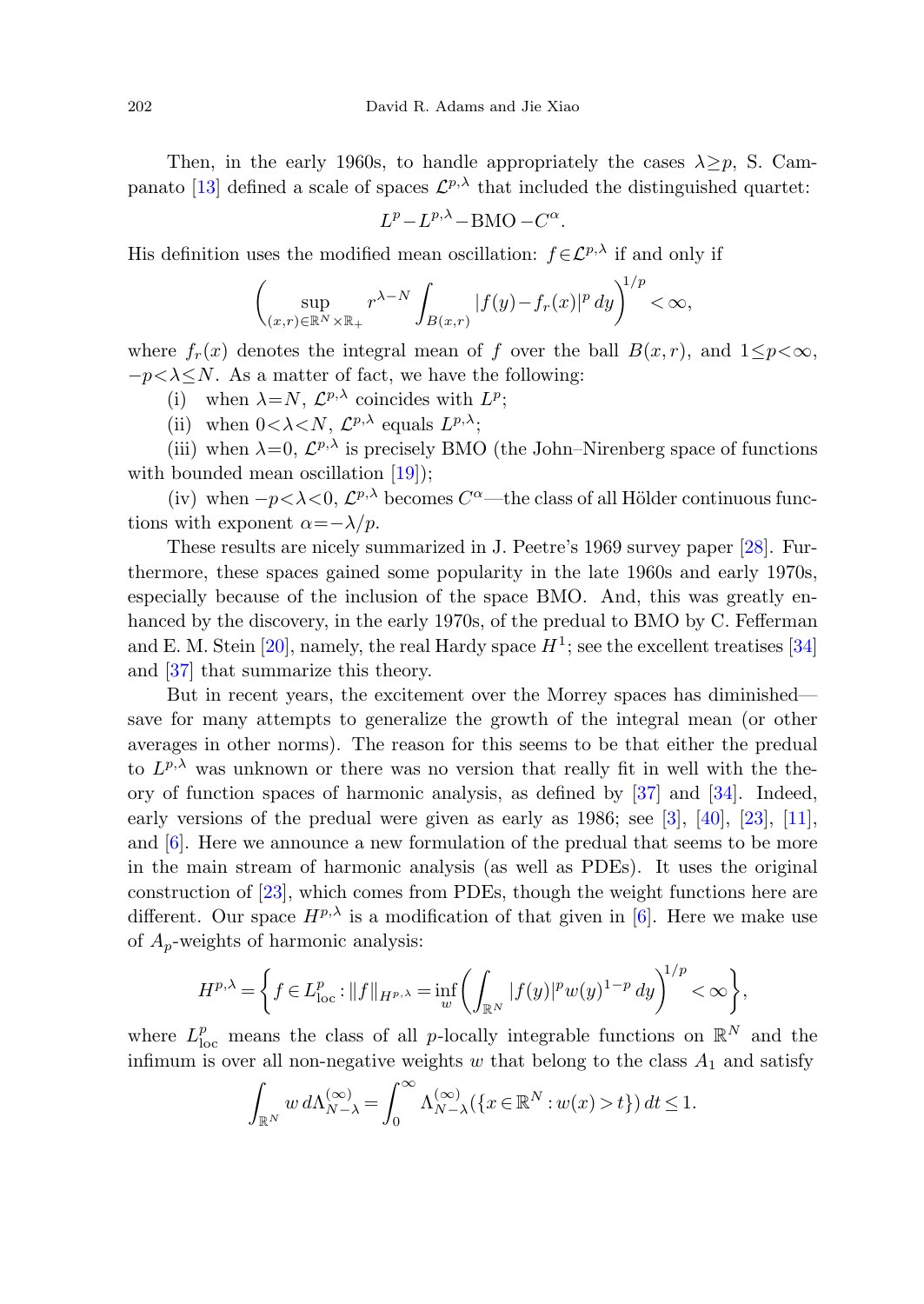Here and henceforth, for  $0 < \lambda < N$  the symbol  $\Lambda_{N-\lambda}^{(\infty)}$  stands for the Hausdorff capacity with order  $N - \lambda$ , as a set function on  $\mathbb{R}^N$ . By the theory of  $A_1$ -weights (see also [\[34](#page-29-4)] or [\[37](#page-29-5)]):

$$
w \in A_1 \implies w^{1-p} \in A_p
$$
, where  $1 < p < \infty$ .

With the previous definition we have the following duality formula:

$$
(H^{p',\lambda})^* = L^{p,\lambda}, \quad \text{where } p' = \frac{p}{p-1}.
$$

Further history of the Morrey spaces has included the proof of boundedness of the classical operators of harmonic analysis on these spaces: Calderon–Zygmund singular integral operators, maximal operators—especially the Hardy–Littlewood maximal operator, and the potential operators; see [[28](#page-29-3)], [\[3](#page-28-5)], [\[15](#page-28-9)], and others including e.g. [[17\]](#page-28-10) and [\[25](#page-29-7)]. However, with the predual given above, these results are mere corollaries to the  $A_p$ -weight theory of harmonic analysis. Here it should be also mentioned that we can now develop the interpolation theory of operators of G. Stampacchia (cf. [\[32](#page-29-8)]) to include the case where Zorko's subspaces (arising from [\[40](#page-29-6)]) of the Morrey spaces can lie in the domains of the operator. Previously, interpolation only worked when the operator had some  $L^p$ -space as domain and a Morrey space as range, but there were negative results when an  $\mathcal{L}^{p,\lambda}$  acts as a domain space—see Stein–Zygmund [[35\]](#page-29-9) (for  $-p<\lambda<0$ ), Ruiz–Vega [[29\]](#page-29-10) (for  $0 < \lambda \leq 1/p$ ,  $N > 1$ ), and Blasco–Ruiz–Vega [[11\]](#page-28-7) (for  $0 < \lambda \leq 1/p$ ,  $N = 1$ ).

#### **1.2. The rest of the paper**

The follow-up of this introductory section comprises five sections where the analytic and geometric essentials of an associated capacity play an important role. Section [2](#page-3-0) reviews some fundamental properties of the Hausdorff capacity, its induced Choquet integrals and the  $A_p$ -weights, but also deals with the Sobolev-type imbeddings via the  $(\alpha, p)$ -Riesz kernels/potentials. As the central issue of this arti-cle, Section [3](#page-9-0) investigates the dual theory for the spaces  $H^{p,\lambda}$ ,  $L^{p,\lambda}$  and the Zorko spaces  $L_0^{p,\lambda}$  (just like D. Sarason's space of functions with vanishing mean oscillation (VMO) [[31\]](#page-29-11))—giving such a duality triplet:

$$
L_0^{p,\lambda} - H^{p',\lambda} - L^{p,\lambda}
$$
 in analogy to VMO $-H^1$ -BMO.

Two natural and interesting applications of this new duality relation are included respectively in: Section [4](#page-12-0) handling the continuity of the fractional order maximal operators and Riesz potential operators on the dual pairs  $(L^{p,\lambda}, H^{p',\lambda});$  and Section [5](#page-18-0) treating the interpolation of operators with the Zorko spaces as the interpolation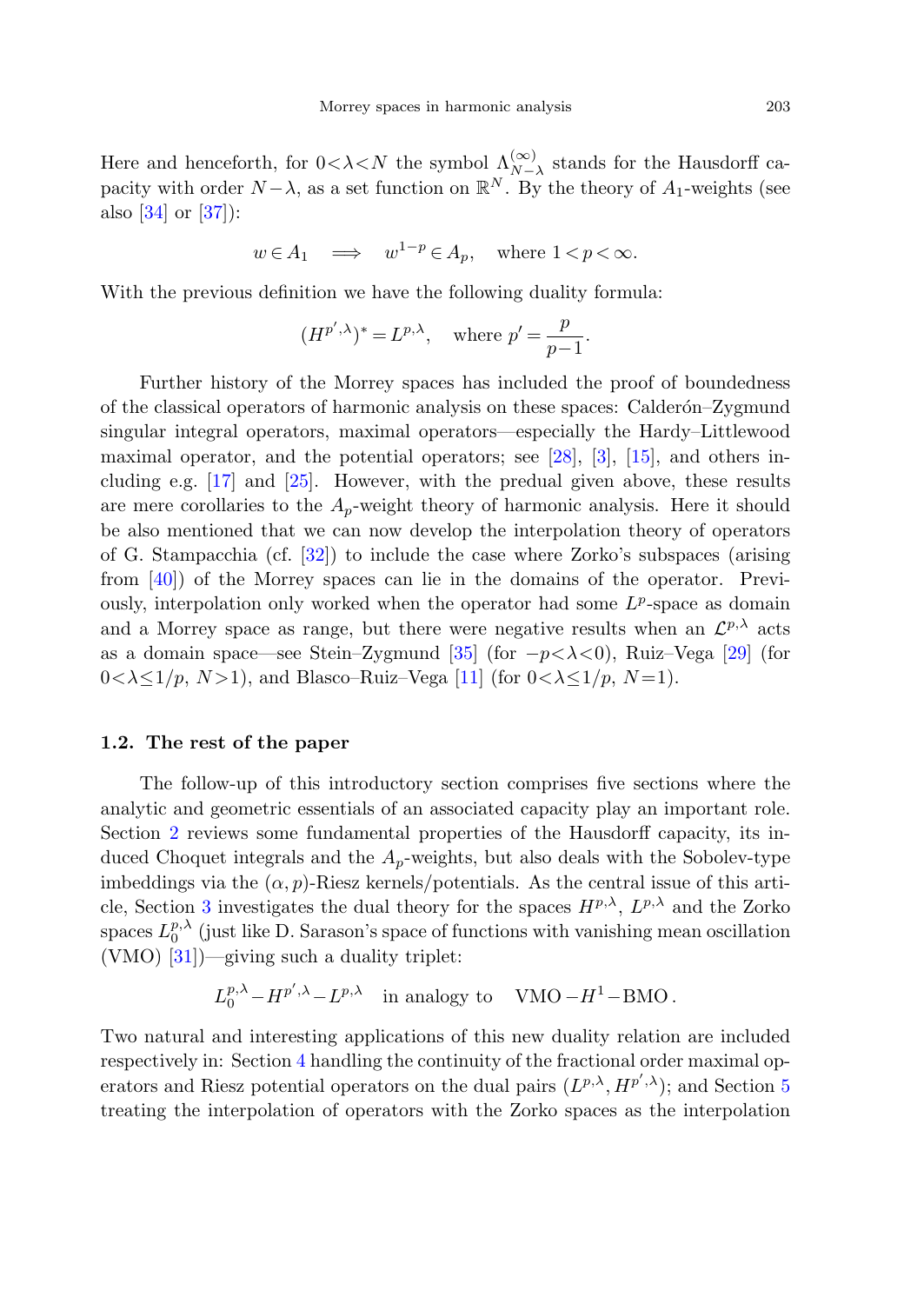domains. Finally, Section [6](#page-22-0) is concerned with the Morrey–Sobolev capacities as a continuation of both Section [4](#page-12-0) and the results presented earlier in [\[6](#page-28-8)], but also includes size estimates for the Riesz potential operators in terms of the Wolff-type potentials.

<span id="page-3-0"></span>*Notation*. Throughout this article, in most cases we use  $U \lesssim V$ ,  $U \gtrsim V$ , and  $U \sim V$  to denote that there is a constant  $c > 0$  such that  $U \leq cV$ ,  $U > cV$ , and  $c^{-1}V \leq$  $U \leq cV$ , respectively.

#### **2. Background material**

The main new development in the theory of Morrey spaces is an effective use of the Hausdorff capacity and its induced Choquet integrals, the  $A_n$ -weights, and the Sobolev imbeddings via Riesz potentials.

#### **2.1. Hausdorff capacity and its Choquet integrals**

Given  $0<\alpha< N$ , the  $\alpha$ th order Hausdorff capacity at the level  $\varepsilon\in (0,\infty]$  of a subset E of  $\mathbb{R}^N$  is determined by:

$$
\Lambda_{\alpha}^{(\varepsilon)}(E) = \inf \bigg\{ \sum_{j=1}^{\infty} r_j^{\alpha} : E \subseteq \bigcup_{j=1}^{\infty} B(x_j, r_j) \text{ and } r_j \le \varepsilon, j = 1, 2, \dots \bigg\}.
$$

Recall that  $\Lambda_{\alpha}^{(\varepsilon)}(\cdot)$  has the same null sets as its more well-known cousin—the  $\alpha$ -order Hausdorff measure (see e.g. [[18\]](#page-28-11) and [\[14](#page-28-12)]):

$$
\Lambda_{\alpha}^{(0)}(E) = \lim_{\varepsilon \to 0} \Lambda_{\alpha}^{(\varepsilon)}(E).
$$

However,  $\Lambda_{\alpha}^{(\infty)}$  is finite on all bounded sets, and yet  $\Lambda_{\alpha}^{(0)}$  is only finite on special  $\alpha$ -dimensional sets although it is a metric outer measure there.

Also, given  $1 \leq p < \infty$ , we define

$$
\int_{\mathbb{R}^N} |f|^p d\Lambda_\alpha^{(\infty)} = \int_0^\infty \Lambda_\alpha^{(\infty)}(\{x \in \mathbb{R}^N : |f(x)| > t\}) dt^p
$$

as the Choquet p-integral with respect to  $\Lambda_{\alpha}^{(\infty)}$  of f in  $C_0$  (the class of continuous functions with compact support in  $\mathbb{R}^N$ ). The class  $L^p(\Lambda_\alpha^{(\infty)})$  is the closure of  $C_0$  in the quasi-norm

$$
\|\cdot\|_{L^p(\Lambda_{\alpha}^{(\infty)})} = \left(\int_{\mathbb{R}^N} |\cdot|^p d\Lambda_{\alpha}^{(\infty)}\right)^{1/p}.
$$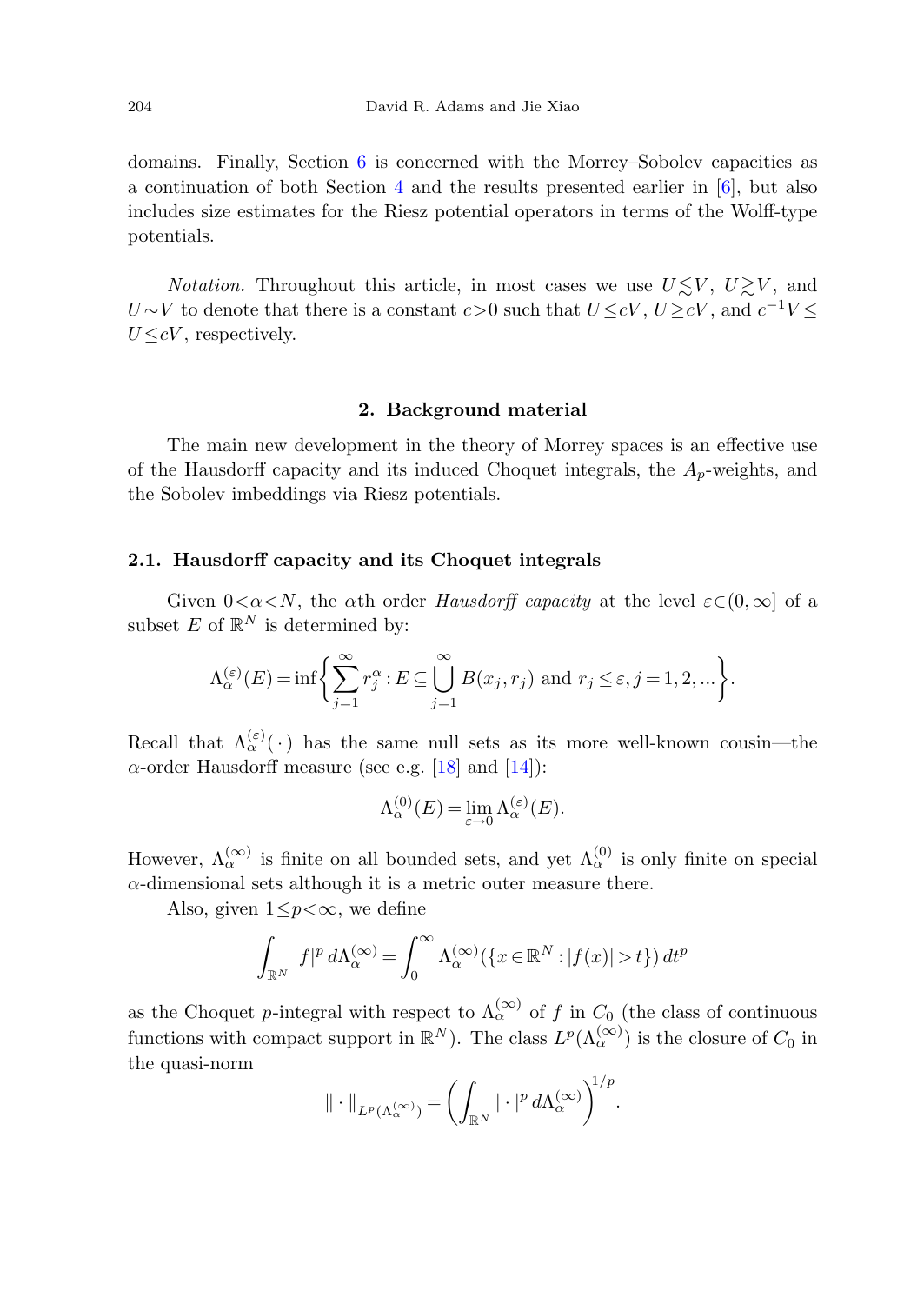Thus  $f\in L^p(\Lambda_{\alpha}^{(\infty)})$  is automatically  $\Lambda_{\alpha}^{(\infty)}$ -quasi-continuous, i.e., given  $\varepsilon>0$  there is a set E with  $\Lambda_{\alpha}^{(\infty)}(E) < \varepsilon$  and the restriction of f to  $\mathbb{R}^N \setminus E$  is continuous there.

- $\Lambda_{\alpha}^{(\infty)}(\,\cdot\,)$  is only a capacity in the sense of N.G. Meyers, i.e., it satisfies
	- (i)  $\Lambda_{\alpha}^{(\infty)}(\varnothing)$  = 0—zero property;
- (ii)  $E_1 \subseteq E_2 \Rightarrow \Lambda_{\alpha}^{(\infty)}(E_1) \leq \Lambda_{\alpha}^{(\infty)}(E_2)$ —monotonicity;
- (iii)  $\Lambda_{\alpha}^{(\infty)}(\bigcup_{j=1}^{\infty} E_j) \leq \sum_{j=1}^{\infty} \Lambda_{\alpha}^{(\infty)}(E_j)$ —countable subadditivity.

In particular,  $\Lambda_{\alpha}^{(\infty)}$  is not an additive measure. Therefore, we must be careful when working with the Choquet integral against this capacity. Nevertheless, we have Choquet's main result regarding this extension of the standard integral.

**Theorem 1.** (Choquet) If  $C(\cdot)$  is a capacity in the sense of Meyers, then the Choquet integral  $\int_{\mathbb{R}^N} f \, dC$  of  $f \geq 0$  with respect to  $C(\cdot)$  is sublinear if and only if  $C(\cdot)$  is strongly subadditive.

For a proof of this assertion see [\[16](#page-28-13)] and [\[4](#page-28-14)] as well as [[8\]](#page-28-15). Here, the capacity  $C(\cdot)$  is *strongly subadditive* if for any two sets  $E_1, E_2 \subseteq \mathbb{R}^N$  it follows that

$$
C(E_1 \cup E_2) + C(E_1 \cap E_2) \le C(E_1) + C(E_2).
$$

Moreover, the Choquet integral  $\int_{\mathbb{R}^N} f dC$  of  $f \geq 0$  is sublinear when and only when

$$
\int_{\mathbb{R}^N} (f_1 + f_2) dC \le \int_{\mathbb{R}^N} f_1 dC + \int_{\mathbb{R}^N} f_2 dC \quad \text{for } f_1, f_2 \ge 0.
$$

Now it is well known that  $\Lambda_{\alpha}^{(\infty)}$  is not, in general, strongly subadditive, but an equivalent version is the dyadic Hausdorff capacity  $\tilde{\Lambda}_{\alpha}^{(\infty)}$  which is defined in the following manner. If  ${Q_j}_{j=1}^{\infty}$  denotes a family of dyadic cubes in  $\mathbb{R}^N$ , i.e., those cubes congruent to

$$
[0,1)^N = \underbrace{[0,1) \times \ldots \times [0,1)}_{N \text{ copies}}
$$

and whose vertices lie on the lattice  $\mathbb{Z}^n$  dilated by a factor  $2^{-k}$  where  $k\in\mathbb{Z}$ , then

$$
\tilde{\Lambda}_{\alpha}^{(\infty)}(E)=\inf \sum_{j=1}^{\infty}\ell(Q_j)^{\alpha},
$$

where  $\ell(Q_j)$  is the side length of each  $Q_j$  and  $E \subseteq \text{Int}(\bigcup_{j=1}^{\infty} Q_j)$ , where the infimum is taken over all such families of dyadic cubes. From  $[21]$  $[21]$  and most recently  $[39]$  $[39]$  we read off the following result.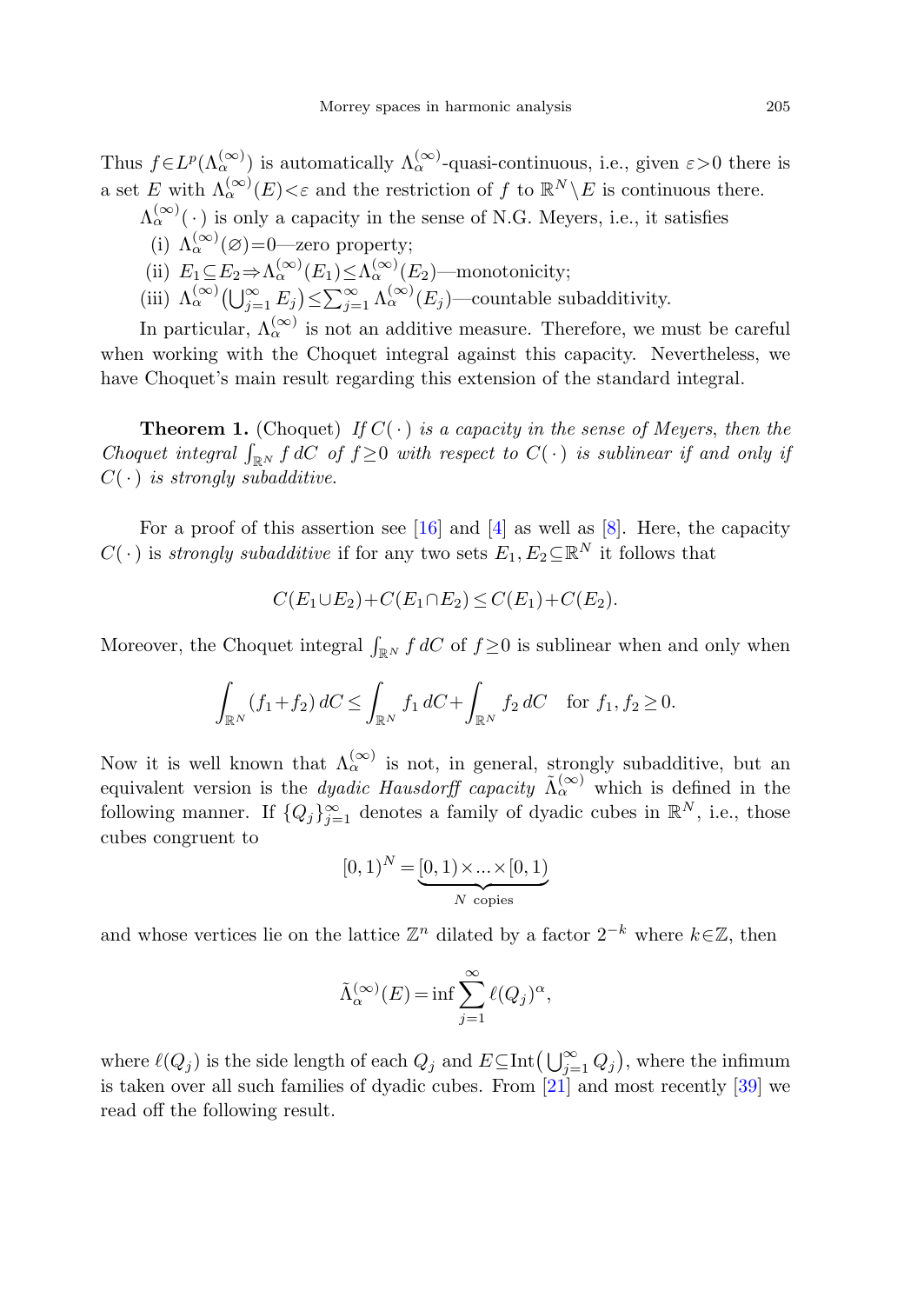**Theorem 2.** (Yang–Yuan) If  $0 < \alpha < N$ , then  $\tilde{\Lambda}_{\alpha}^{(\infty)}(\cdot)$  is strongly subadditive and there exists a constant  $c>0$  depending only on  $\alpha$  and N such that

$$
\frac{1}{c}\tilde{\Lambda}_{\alpha}^{(\infty)} \leq \Lambda_{\alpha}^{(\infty)} \leq c\tilde{\Lambda}_{\alpha}^{(\infty)}.
$$

Hence by this result we have that if  $(\alpha, p) \in (0, N) \times (1, \infty)$ , then the quasisublinearity and the quasi-Hölder inequality for the Choquet integrals of two realvalued functions  $f_1$  and  $f_2$  on  $\mathbb{R}^N$ :

$$
\int_{\mathbb{R}^N} |f_1+f_2| \, d\Lambda_\alpha^{(\infty)} \lesssim \int_{\mathbb{R}^N} |f_1| \, d\Lambda_\alpha^{(\infty)} + \int_{\mathbb{R}^N} |f_2| \, d\Lambda_\alpha^{(\infty)}
$$

and

$$
\int_{\mathbb{R}^N} |f_1 f_2| \, d \Lambda_\alpha^{(\infty)} \lesssim \left( \int_{\mathbb{R}^N} |f_1|^p \, d \Lambda_\alpha^{(\infty)} \right)^{1/p} \left( \int_{\mathbb{R}^N} |f_2|^{p'} \, d \Lambda_\alpha^{(\infty)} \right)^{1/p'},
$$

respectively, hold—they are the main estimates required in the subsequent sections.

#### **2.2. Weight functions**

Also, we need a review of the so-called  $A_p$ -weights,  $1 \leq p < \infty$ . A non-negative function w is an  $A_1\text{-}weight$  if for all coordinate cubes  $Q \subseteq \mathbb{R}^N$  one has

$$
\ell(Q)^{-N} \int_Q w \, dy \le c_1 \inf_Q w
$$

for some constant  $c_1>0$ . An equivalent version is

$$
M_0 w \le c_2 w \quad \text{a.e. on } \mathbb{R}^N
$$

for some constant  $c_2>0$ . Here  $M_0w$  is the Hardy–Littlewood maximal function of w, i.e.,

$$
M_0 w(x) = \sup_{r \in \mathbb{R}_+} r^{-N} \int_{B(x,r)} |w(y)| dy.
$$

Next, for  $p \in (1,\infty)$ , we say that a non-negative function w is an  $A_p$ -weight provided there is a constant  $c_{p,N} > 0$  depending on p and N such that for all coordinate cubes  $Q,$ 

$$
\left( \ell(Q)^{-N} \int_Q w(y) \, dy \right) \left( \ell(Q)^{-N} \int_Q w(y)^{1/(1-p)} \, dy \right)^{p-1} \leq c_{p,N}.
$$

A remarkable fact is the following implication (cf. [[34\]](#page-29-4) or [[37\]](#page-29-5)):

$$
w \in A_1 \quad \Longrightarrow \quad w \in A_p.
$$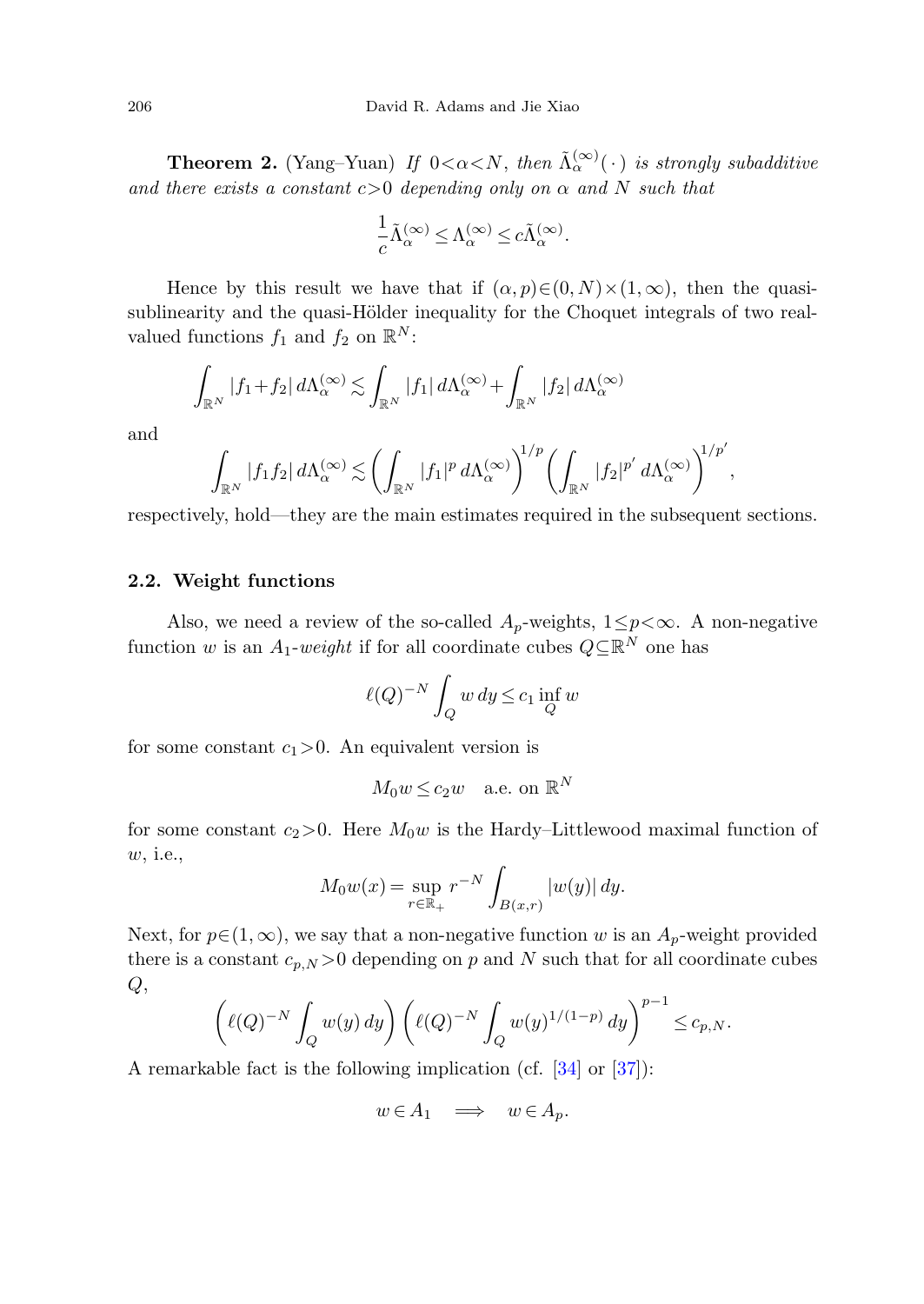Now, an important result in our characterization of the predual space  $H^{p',\lambda}$  is the following assertion (due to Adams  $[3]$  $[3]$  when  $p=1$  and Orobitg–Verdera [\[27](#page-29-13)] for  $p<1$ ; and the cases  $p>1$  being well known—see for instance [[34\]](#page-29-4) or [[37\]](#page-29-5)).

**Theorem 3.** (Adams–Orobitg–Verdera) Let  $0 < \alpha < N$  and  $(N - \alpha)/N < p < \infty$ . Then there is a constant  $c_{\alpha,p,N} > 0$  depending only on  $\alpha$ , p and N such that

<span id="page-6-0"></span>
$$
\int_{\mathbb{R}^N} (M_0 f)^p \, d\Lambda_{N-\alpha}^{(\infty)} \le c_{\alpha,p,N} \int_{\mathbb{R}^N} |f|^p \, d\Lambda_{N-\alpha}^{(\infty)}
$$

holds for all real-valued functions f with the right-hand-integral being finite.

#### **2.3. Sobolev-type imbeddings**

For  $\alpha \in (0, N)$ , the local integrability of  $|x|^{-\alpha}$  generates a Riesz operator or a negative power of the Laplace operator, denoted by  $\mathcal{I}_{\alpha}$  or  $(-\Delta)^{-\alpha/2}$ , via the Fourier transform (cf.  $[5]$  $[5]$  or  $[33]$  $[33]$ ):

$$
\widehat{\mathcal{I}_{\alpha}f}=(-\widehat{\Delta)^{-\alpha/2}}f=|x|^{-\alpha}\widehat{f}
$$

for any  $f \in \mathcal{S}$  (the Schwartz class of rapidly decreasing  $C^{\infty}$  functions on  $\mathbb{R}^{N}$ ). If

$$
I_{\alpha}(x) = \frac{\Gamma(\frac{1}{2}(N-\alpha))}{\pi^{N/2} 2^{\alpha} \Gamma(\frac{1}{2}\alpha)} |x|^{\alpha-N},
$$

denotes the  $\alpha$ th order Riesz kernel, then any  $f \in \mathcal{S}$  can be represented as a Riesz potential:

$$
f(x) = \mathcal{I}_{\alpha}(-\Delta)^{\alpha/2} f(x) = \int_{\mathbb{R}^N} (-\Delta)^{\alpha/2} f(y) I_{\alpha}(x-y) dy.
$$

In other words, if  $g=(-\Delta)^{\alpha/2}f$ , then

$$
u(x) = \int_{\mathbb{R}^N} I_{\alpha}(x - y) g(y) dy
$$

solves the  $\frac{1}{2}\alpha$ <sup>th</sup> order Laplace equation

$$
(-\Delta)^{\alpha/2}u = g,
$$

and hence  $I_{\alpha}(x, y) = I_{\alpha}(|x-y|)$  can be treated as the Green function for this generalized Laplace equation on  $\mathbb{R}^N$ . Here and henceforth, the symbol  $(-\Delta)^{\alpha/2}$  stands for the  $\frac{1}{2}\alpha$ <sup>th</sup> order Laplacian defined by

$$
\widehat{(-\Delta)^{\alpha/2}}f=|x|^{\alpha}\widehat{f},\quad f\in\mathcal{S}.
$$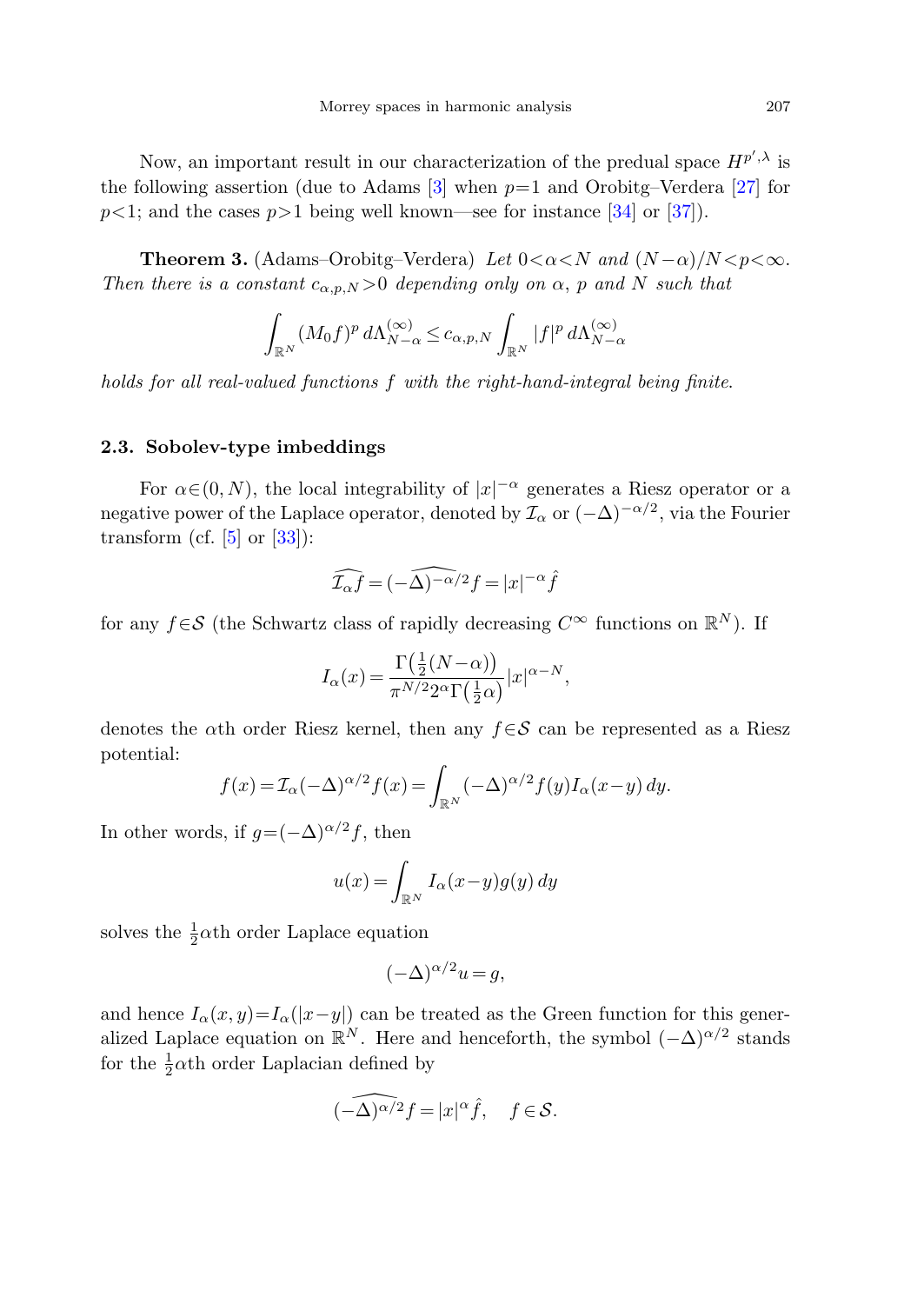For its applications to a singular obstacle problem [\[12](#page-28-18)], this operator can be evaluated via

$$
\lim_{r\downarrow 0}\int_{\mathbb{R}^N\setminus B(x,r)}\frac{f(x)-f(y)}{|x-y|^{N+\alpha}}\,dy.
$$

Next, for  $\alpha \in (0, N)$  and  $1 \lt p \lt \infty$  denote by

$$
\dot{L}^{\alpha,p} = \left\{ f : f = \mathcal{I}_{\alpha}g \text{ and } g \in L^p \right\}
$$

<span id="page-7-0"></span>the Sobolev space of all  $(\alpha, p)$ -potentials on  $\mathbb{R}^N$ , where  $L^p$  stands for the Lebesgue space of all p-integrable functions on  $\mathbb{R}^N$ . Then  $\dot{L}^{\alpha,p}$  induces the following  $(\alpha,p)$ -Riesz capacity

$$
C_{\alpha}(E; L^{p}) = \inf \left\{ \int_{\mathbb{R}^{N}} g(y)^{p} dy : 1_{E} \leq \mathcal{I}_{\alpha} g \in \dot{L}^{\alpha, p} \text{ and } g \geq 0 \right\}
$$

of a set  $E \subseteq \mathbb{R}^N$ , where  $1_E$  is the characteristic function of E.

The following Sobolev-type imbedding is a new variant of [\[5](#page-28-17), Theorem 7.2.2].

**Theorem 4.** Given  $1 < p < q < \infty$  and  $0 < \alpha p < N$ , let  $\mu$  be a non-negative Borel measure on  $\mathbb{R}^N$  and  $L^q(\mu)$  be the Lebesgue space of all q-integrable functions on  $\mathbb{R}^N$  with respect to  $\mu$ . Then the following properties are mutually equivalent:

- (i)  $\mathcal{I}_{\alpha}$  is a continuous operator from  $L^p$  into  $L^q(\mu)$ ;
- (ii) The global Riesz's kernel decay inequality

$$
\mu(\lbrace y \in \mathbb{R}^N : I_{\alpha}(x, y) > t \rbrace) \lesssim t^{-q(N - \alpha p)/p(N - \alpha)}
$$

holds for all  $t \in \mathbb{R}_+$ ;

(iii) The isocapacitary-type inequality

$$
\mu(K) \lesssim C_{\alpha}(K; L^p)^{q/p}
$$

holds for all compact sets  $K\subseteq\mathbb{R}^N$ ;

(iv) The Faber–Krahn type inequality

$$
\mu(\Omega)^{p/q-1} \lesssim \lambda_{\alpha,p,\mu}(\Omega)
$$

holds for all bounded open sets  $\Omega \subseteq \mathbb{R}^N$ , where

$$
\lambda_{\alpha,p,\mu}(\Omega) = \inf \left\{ \frac{\int_{\Omega} |f(y)|^p dy}{\int_{\Omega} |\mathcal{I}_{\alpha}f|^p d\mu} : f \in C_0^{\infty}(\Omega) \text{ and } f \neq 0 \text{ on } \Omega \right\}
$$

and  $C_0^{\infty}(\Omega)$  stands for the class of all  $C^{\infty}$  functions with compact support in  $\Omega$ .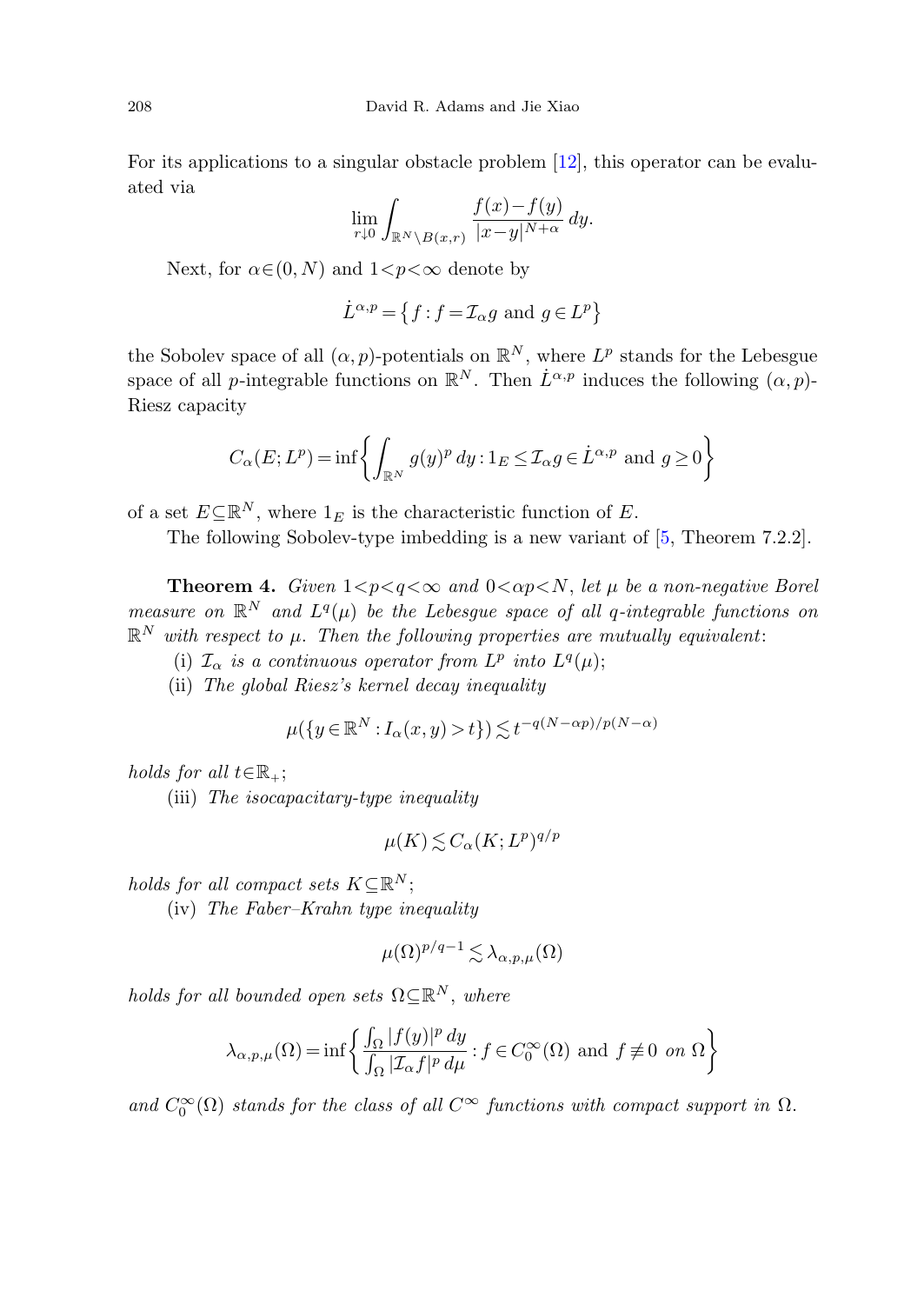*Proof.* Note that (i)  $\Leftrightarrow$  (ii)  $\Leftrightarrow$  (iii) is a consequence of Theorems 7.2.1–7.2.2 and Proposition 5.1.2 of [\[5](#page-28-17)]. So, it remains to verify (i)  $\Leftrightarrow$  (iv).

Suppose (i) is valid. Using this assumption and Hölder's inequality we obtain that for  $f \in C_0^{\infty}(\Omega)$  with  $f \neq 0$  on any bounded open set  $\Omega$ ,

$$
\int_{\Omega} |\mathcal{I}_{\alpha}f|^p d\mu \leq \left( \int_{\Omega} |\mathcal{I}_{\alpha}f|^q d\mu \right)^{p/q} \mu(\Omega)^{1-p/q}
$$
  

$$
\lesssim \left( \int_{\mathbb{R}^N} |f(y)|^p dy \right) \mu(\Omega)^{1-p/q}
$$
  

$$
\lesssim \left( \int_{\Omega} |f(y)|^p dy \right) \mu(\Omega)^{1-p/q},
$$

whence getting

$$
\lambda_{\alpha,p,\mu}(\Omega)^{-1} \lesssim \mu(\Omega)^{1-p/q},
$$

i.e., (iv) is true. Conversely, suppose (iv) is valid. Then, for any  $f \in C_0^{\infty}(\Omega)$  with  $f \not\equiv 0$  and  $\Omega$  being a bounded open set, we have

$$
\lambda_{\alpha,p,\mu}(\Omega) \le \frac{\int_{\Omega} |f(y)|^p dy}{\int_{\Omega} |\mathcal{I}_{\alpha}f(y)|^p d\mu(y)} \le \frac{\int_{\mathbb{R}^N} |f(y)|^p dy}{\mu(\Omega)}
$$

provided that  $\mathcal{I}_{\alpha} f \geq 1$  on  $\Omega$ . This, in turn, shows that

$$
\lambda_{\alpha,p,\mu}(\Omega) \le \frac{C_{\alpha}(\Omega;L^p)}{\mu(\Omega)}.
$$

Now, an application of the assumption (iv) gives

$$
\mu(\Omega) \lesssim C_{\alpha}(\Omega; L^p)^{q/p}.
$$

Consequently, (i) is true, due to (iii)  $\Leftrightarrow$  (i).  $\square$ 

Remark 5. Here it is worth making two comments on Theorem [4](#page-7-0).

(i) If  $d\mu(y)=|f(y)|^r dy$  and  $\gamma=N-q(N-\alpha p)/p>0$  then condition (ii) of The-orem [4](#page-7-0) says that f belongs to  $L^{r,\gamma}$ . In other words, this Morrey space describes the corresponding Sobolev imbedding.

(ii)  $\lambda_{\alpha,p,\mu}(\Omega)^{1/p}$  is a variant of the first eigenvalue of  $(-\Delta)^{\alpha/2}$ —in particular, when  $p=2$ ,  $q=2N/(N-2)$ ,  $\alpha=1$  and  $d\mu(y)=dy$  in Theorem [4](#page-7-0), one has

$$
\lambda_{\alpha,p,\mu}(\Omega)^{1/p} \gtrsim \mu(\Omega)^{-1/N}.
$$

Corresponding to this, the first eigenvalue  $\beta_1(\Omega)$  of the  $\frac{1}{2}$ th order Laplacian  $(-\Delta)^{1/2}$ on  $\Omega$  (a special case of the Klein–Gordon operator) enjoys (cf. [[22\]](#page-28-19))

$$
\beta_1(\Omega) \gtrsim \mu(\Omega)^{-1/N}.
$$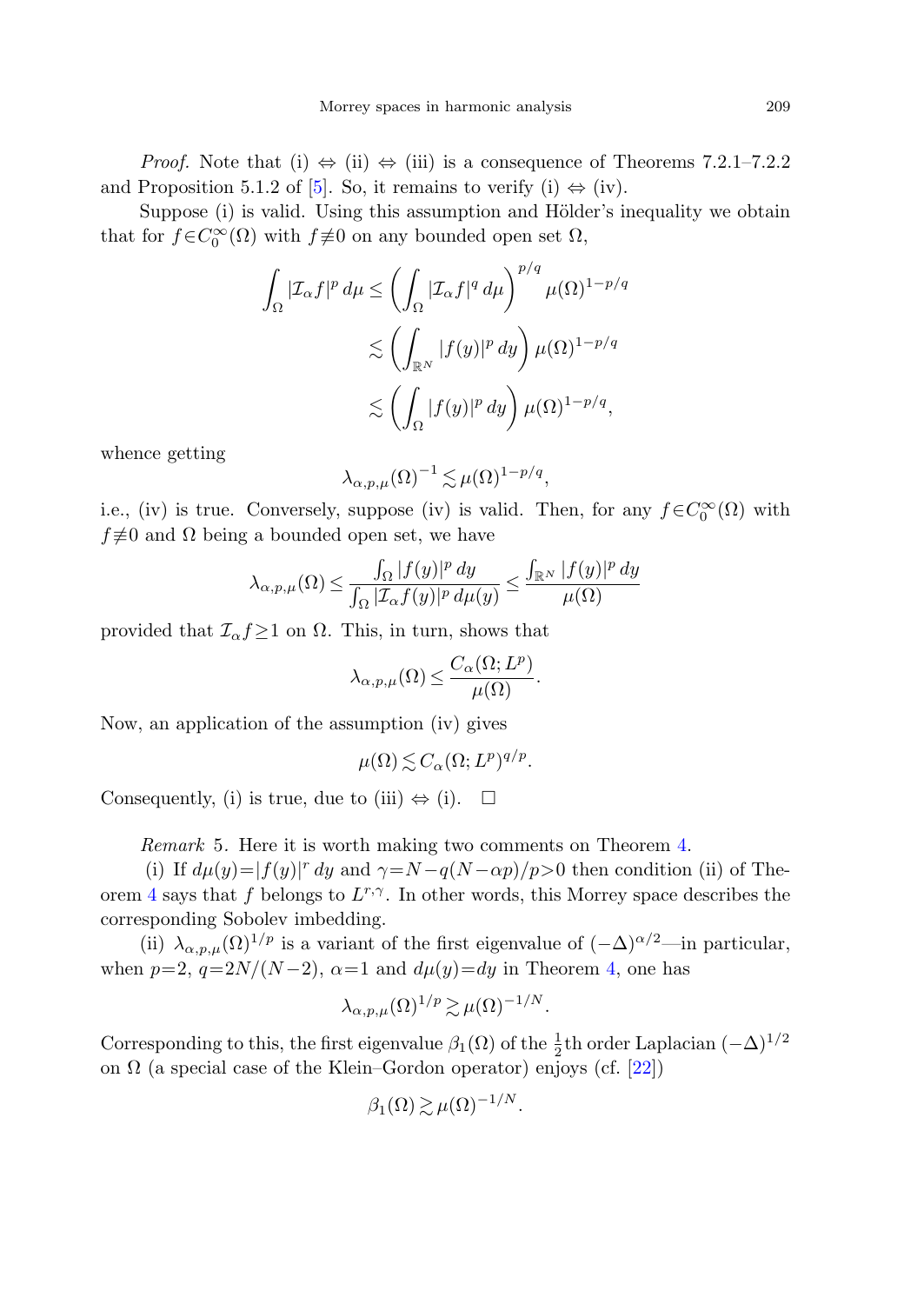#### **3. Preduals and Zorko spaces**

<span id="page-9-0"></span>This section treats the matter of the predual space of a Morrey space, and introduces the Zorko space whose dual is identical to the predual.

#### **3.1. Predual spaces**

To prove that  $H^{p',\lambda}$  introduced in Section [1](#page-0-0) is the predual of  $L^{p,\lambda}$ , let us first set

<span id="page-9-1"></span>
$$
A_1^{(N-\lambda)} = \left\{ w \in A_1 : \int_{\mathbb{R}^N} w \, d\Lambda_{N-\lambda}^{(\infty)} \le 1 \right\}.
$$

Note that  $A_1^{(N-\lambda)} \subseteq L^1(\Lambda_{N-\lambda}^{(\infty)})$ , the quasi-continuity being immediate by Theorem [3.](#page-6-0) Also, we need the following preliminary result from [[6,](#page-28-8) Theorem 2.3].

**Theorem 6.** (Adams–Xiao) For

$$
1 < p < \infty, \quad p' = \frac{p}{p-1}, \quad and \quad 0 < \lambda < N,
$$

the space

$$
\widetilde{H}^{p',\lambda} = \left\{ g \in L^{p'}_{\text{loc}} : ||g||_{\widetilde{H}^{p',\lambda}} = \inf_{w} \left( \int_{\mathbb{R}^N} |g(y)|^{p'} w(y)^{1-p'} dy \right)^{1/p'} < \infty \right\}
$$

is the predual of  $L^{p,\lambda}$ , where w satisfies:

$$
w \in L^1(\Lambda_{N-\alpha}^{(\infty)})
$$
 such that  $\int_{\mathbb{R}^N} w d\Lambda_{N-\alpha}^{(\infty)} \leq 1$ .

<span id="page-9-2"></span>In particular,

$$
||f||_{L^{p,\lambda}} = \sup_{g} \left| \int_{\mathbb{R}^N} f(y)g(y) \, dy \right| \quad \text{for } f \in L^{p,\lambda},
$$

where the supremum is over all  $g \in \widetilde{H}^{p',\lambda}$  such that  $||g||_{\widetilde{H}^{p',\lambda}} \leq 1$ .

The above consideration leads to the following equivalence.

**Theorem 7.** Let  $1 < p < \infty$ ,  $p' = p/(p-1)$ , and  $0 < \lambda < N$ . Then the space  $\widetilde{H}^{p',\lambda}$ is equivalent to the space  $H^{p',\lambda}$ .

*Proof.* Clearly,  $||f||_{H^{p',\lambda}} \ge ||f||_{\widetilde{H}^{p',\lambda}}$  since we are taking the infimum over a larger set on the right-hand side of this inequality. For the reverse inequality, given a weight w used to define  $\widetilde{H}^{p',\lambda}$ , we construct a weight in  $A_1$ :

$$
w_{\theta} = (M_0 w^{1/\theta})^{\theta}, \quad 0 < \theta < 1.
$$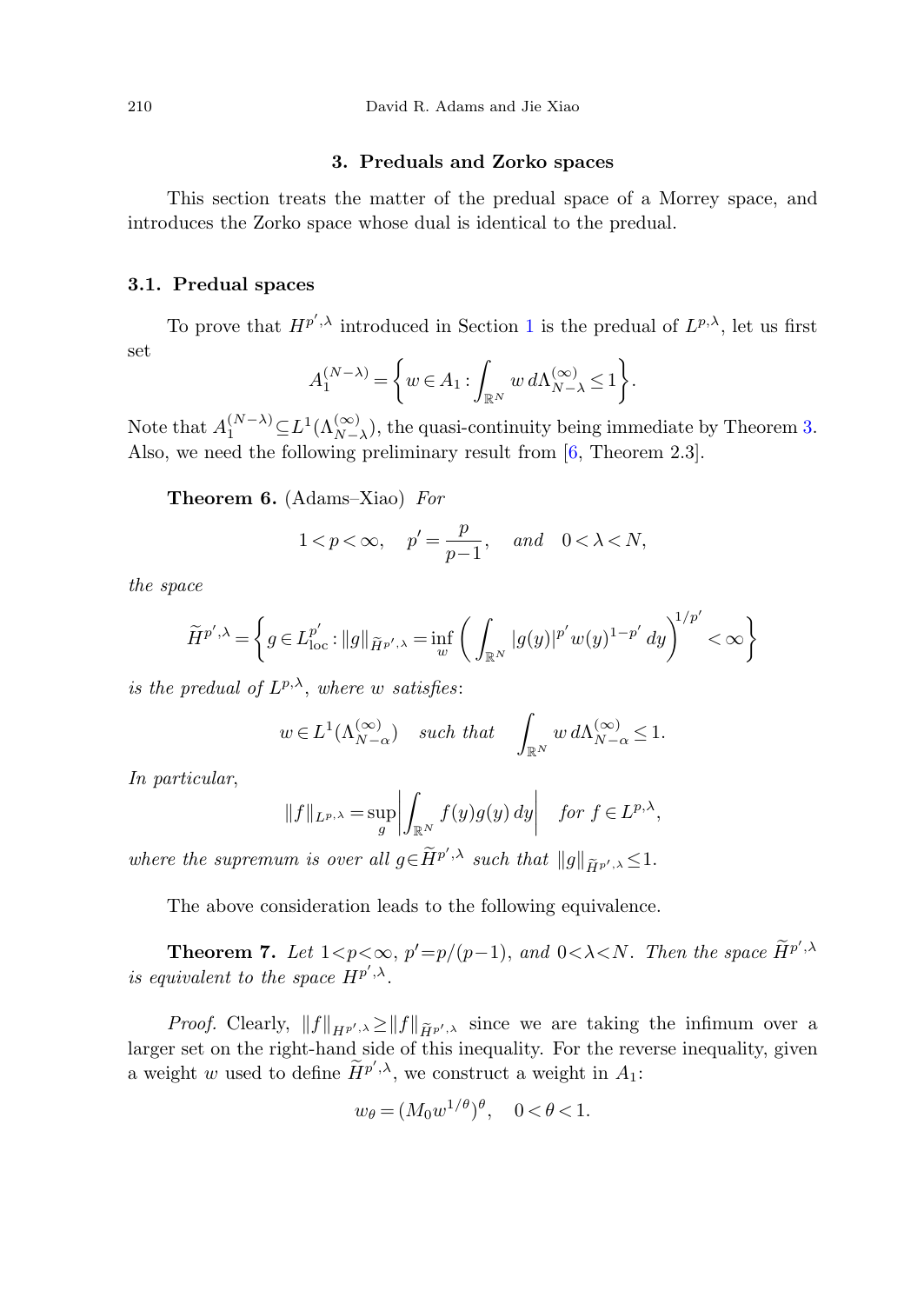On the one hand, there is a constant  $c_0>0$  such that

$$
\int_{\mathbb{R}^N} w_\theta \, d\Lambda_{N-\lambda}^{(\infty)} \le c_0 \int_{\mathbb{R}^N} w \, d\Lambda_{N-\lambda}^{(\infty)} \le c_0 \quad \text{for } \frac{\lambda}{N} < \theta,
$$

by Theorem [3](#page-6-0). On the other hand, for any  $\theta \in (0, 1)$  we have  $w_{\theta} \in A_1$  by the classical construction of Coifman–Rochberg; see [\[37](#page-29-5)] or [[34\]](#page-29-4). So,  $w_{\theta}/c_0$  belongs to  $A_1^{(N-\lambda)}$ . Since  $w_{\theta} \gtrsim w$  holds almost everywhere, we conclude that

$$
||f||_{H^{p',\lambda}}^{p'} \leq \int_{\mathbb{R}^N} |f(y)|^{p'} w_{\theta}(y)^{1-p'} dy \lesssim \int_{\mathbb{R}^N} |f(y)|^{p'} w^{1-p'}(y) dy
$$

thereby reaching  $||f||_{H^{p',\lambda}} \lesssim ||f||_{\widetilde{H}^{p',\lambda}}$ . Therefore we have in the notation of functional analysis

$$
(H^{p,\lambda})^* = L^{p,\lambda}.\quad \Box
$$

#### **3.2. Zorko spaces**

Now as pointed out in [\[40](#page-29-6)],  $C_0$ , is not dense in  $L^{p,\lambda}$ . So, Zorko defined a subspace of  $L^{p,\lambda}$  using

$$
\lim_{y \to 0} ||f(y + \cdot) - f(\cdot)||_{L^{p,\lambda}} = 0 \quad \text{for } f \in L^{p,\lambda}.
$$

This method appeared also in [[31\]](#page-29-11) to characterize VMO. For the purpose of this paper, we write  $L_0^{p,\lambda}$  for the Zorko space that is now defined as the closure of  $C_0$  in the  $L^{p,\lambda}$ -norm. It then follows from

$$
\left| \int_{\mathbb{R}^N} f(y)g(y) \, dy \right| \leq \|f\|_{L^{p,\lambda}} \|g\|_{H^{p',\lambda}}
$$

that  $L_0^{p,\lambda}$  is the predual to  $H^{p',\lambda}$ . Hence in particular the three spaces

$$
L_0^{p,\lambda} - H^{p',\lambda} - L^{p,\lambda}
$$

have a relationship akin to

$$
VMO - H^1 - BMO
$$

in harmonic analysis; see [[34\]](#page-29-4) or [[37\]](#page-29-5).

The following tells us more about the foregoing new triplet.

**Theorem 8.** Let 
$$
(\lambda, p) \in (0, N) \times (1, \infty)
$$
 and  $\lambda p/(p-1) < N$ . Then  

$$
\mathcal{I}_{N-\lambda}: H^{p,\lambda} \to L_0^{p,\lambda}
$$

is continuous.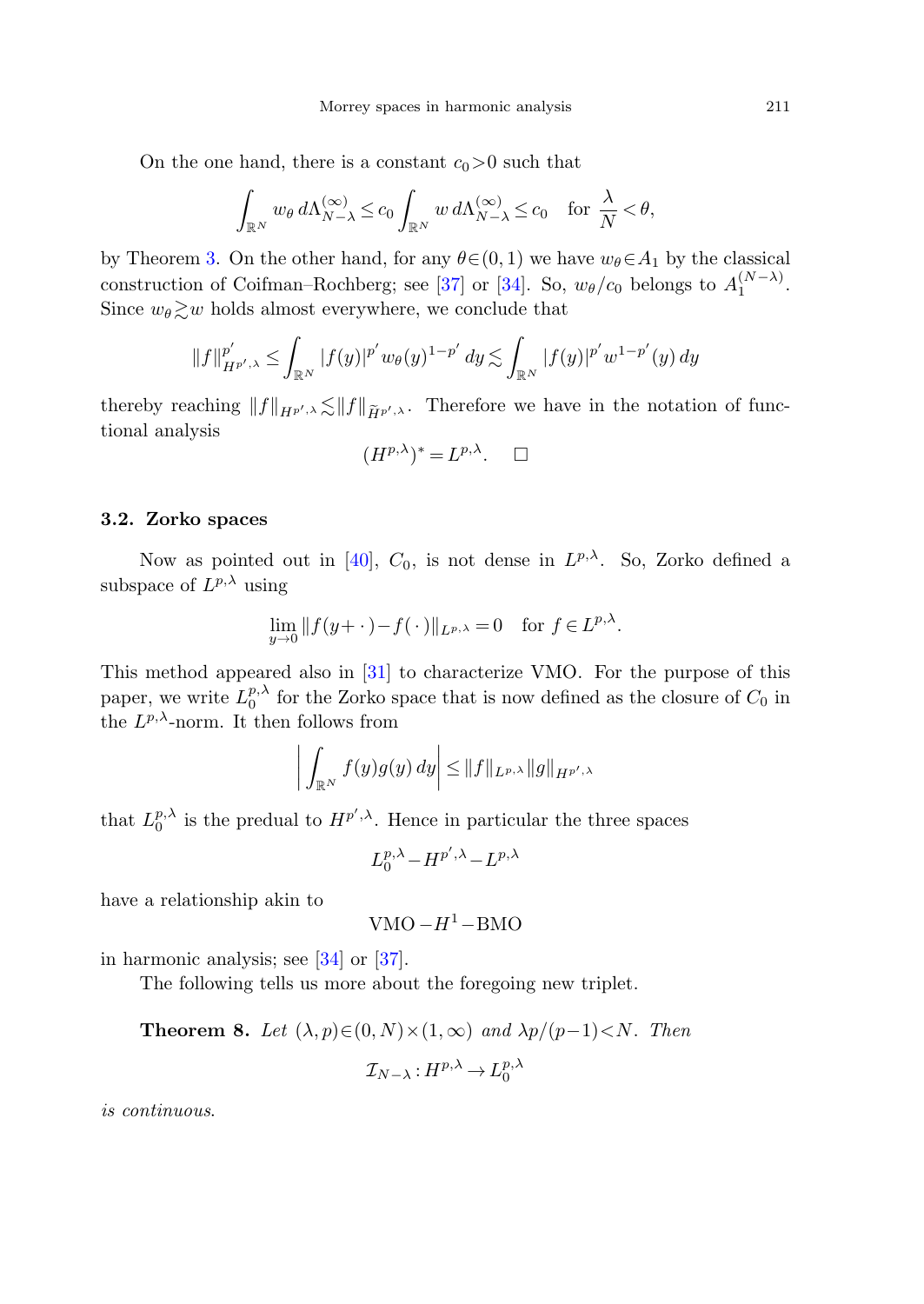Proof. If 
$$
f \ge 0
$$
,  $(x, r) \in \mathbb{R}^N \times \mathbb{R}_+$ , and  $w \ge 0$ , we estimate  
\n
$$
\int_{B(x,r)} (\mathcal{I}_{N-\lambda} f(y))^p dy
$$
\n
$$
\lesssim \int_{B(x,r)} \left( \int_{\mathbb{R}^N} |y-z|^{-\lambda} f(z) dz \right)^p dy
$$
\n
$$
\lesssim \int_{B(x,r)} \left( \int_{\mathbb{R}^N} |y-z|^{-\lambda p/(p-1)} w(z) dz \right)^{p-1} \left( \int_{\mathbb{R}^N} |f(z)|^p w(z)^{1-p} dz \right) dy
$$
\n
$$
\lesssim \left( \int_{\mathbb{R}^N} |f(z)|^p w(z)^{1-p} dz \right) \int_{B(x,r)} (\mathcal{I}_{N-\lambda p/(p-1)} w(y))^{p-1} dy.
$$

But, from [[27](#page-29-13)] and [[4\]](#page-28-14) it follows that

$$
\int_{\mathbb{R}^N} w(y)^{N/(N-\lambda)} dy \lesssim \left( \int_{\mathbb{R}^N} w \, d\Lambda_{N-\lambda}^{(\infty)} \right)^{N/(N-\lambda)}
$$

.

Hence by Theorem [4](#page-7-0) with

$$
d\mu(y) = dy
$$
,  $p = \frac{N}{N-\lambda}$ ,  $q = \frac{pN}{N-\alpha p}$ , and  $\alpha = N - \frac{\lambda p}{p-1}$ ,

we see that

$$
w \in L^{N/(N-\lambda)}
$$
  $\Longrightarrow$   $\mathcal{I}_{N-\lambda p/(p-1)}w \in L^{(p-1)N/\lambda}$ .

Consequently, if

$$
\int_{\mathbb{R}^N} w \, d\Lambda_{N-\lambda}^{(\infty)} \le 1
$$

then

$$
\int_{B(x,r)} (\mathcal{I}_{N-\lambda p/(p-1)} w)^{p-1} dy \lesssim r^{N-\lambda} \left( \int_{B(x,r)} (\mathcal{I}_{N-\lambda p/(p-1)} w)^{N(p-1)/\lambda} dy \right)^{\lambda/N}
$$
  

$$
\lesssim r^{N-\lambda} \left( \int_{\mathbb{R}^N} w(y)^{N/(N-\lambda)} dy \right)^{(N-\lambda)/N}
$$
  

$$
\lesssim r^{N-\lambda},
$$

which, along with Theorem [6](#page-9-1) or [7,](#page-9-2) completes the estimate

$$
\|\mathcal{I}_{N-\lambda}f\|_{L^{p,\lambda}} \lesssim \|f\|_{H^{p,\lambda}}.
$$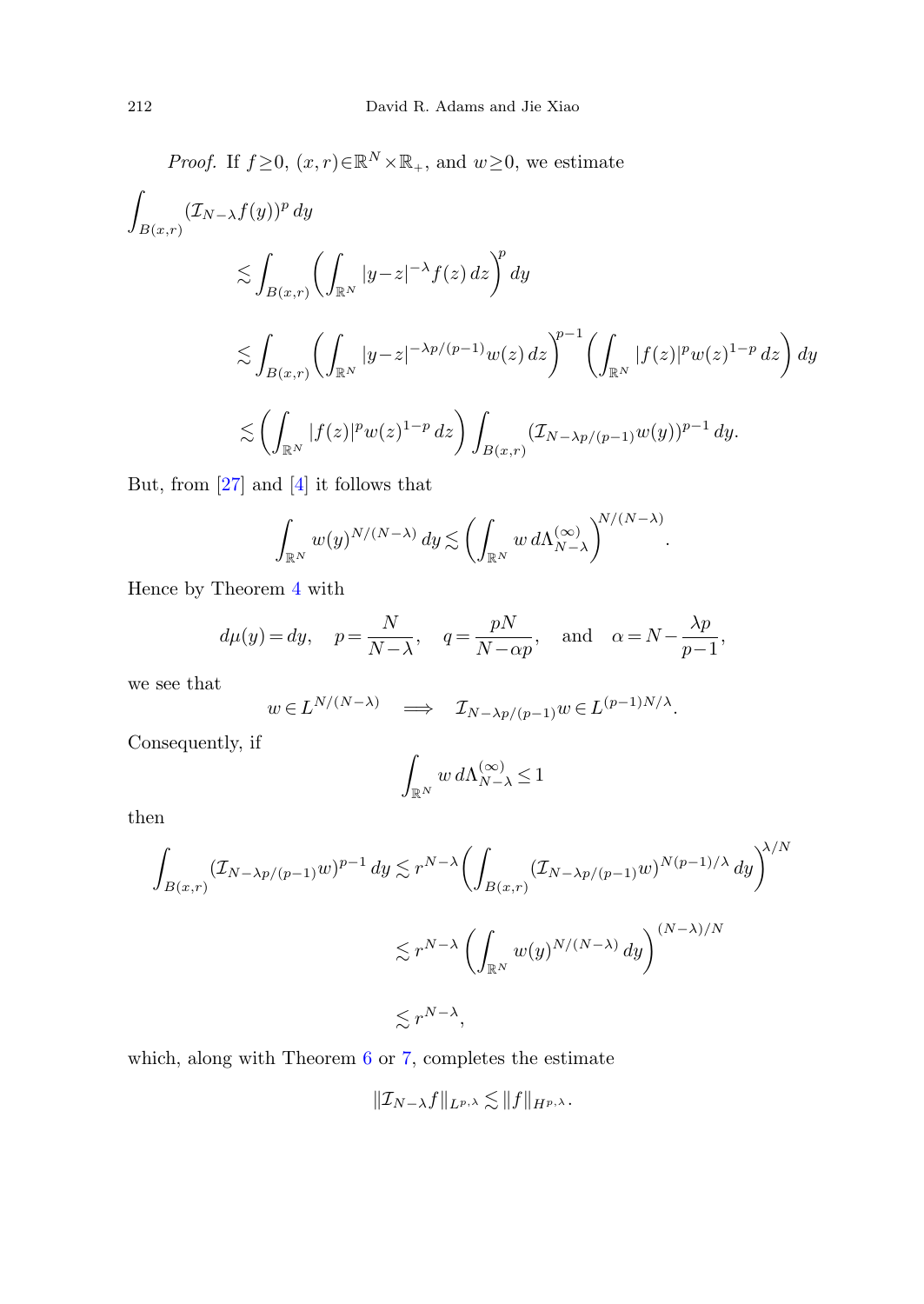The fact that  $\mathcal{I}_{N-\lambda}$  maps  $H^{p,\lambda}$  into  $L_0^{p,\lambda}$  is a consequence of this last a priori estimate since  $C_0$  is dense in  $H^{p,\lambda}$ .  $\Box$ 

Remark 9. Let  $1 < p < \infty$  and  $\lambda/p < \alpha \le N/p$ . Then in view of Morrey's lemma recalled in Section [1,](#page-0-0)  $\mathcal{I}_{\alpha}: L^{p,\lambda} \to C^{\alpha-\lambda/p}$  is continuous. This result can be established via [\[24,](#page-28-20) Lemma 1.34]. Therefore, we may view the Morrey space  $L^{p,\lambda}$  as a "Morreybridge" from  $H^{p,\lambda}$  to the Hölder continuous functions via

$$
H^{p,\lambda} \xrightarrow{\mathcal{I}_{N-\lambda}} L^{p,\lambda} \xrightarrow{\mathcal{I}_{\alpha}} C^{\alpha-\lambda/p},
$$

<span id="page-12-0"></span>where  $\lambda/p < \alpha < \lambda < N(p-1)/p$ .

#### **4. Maximal and potential operators**

In this section, we consider the general order maximal and potential operators acting on the Morrey spaces and their preduals through Section [3](#page-9-0).

#### **4.1. Hardy–Littlewood maximal operators**

First of all, we note that the Hardy–Littlewood maximal operator  $M_0$  is bounded on the  $L^{p,\lambda}$  spaces, a fact already recorded in [\[15](#page-28-9)], but now we use the duality theory established in Section [3](#page-9-0) to obtain it. The following appeared first in [[6,](#page-28-8) Theorem 2.2].

**Theorem 10.** (Adams–Xiao) For  $1 < p < \infty$  and  $0 < \lambda < N$  let  $f \in L^{p,\lambda}$ . Then

$$
\sup_{w} \int_{\mathbb{R}^{N}} |f(y)|^{p} w(y) dy = ||f||_{L^{p,\lambda}}^{p},
$$

<span id="page-12-1"></span>where the supremum is taken over all non-negative  $w \in B_1^{(N-\lambda)}$ , i.e.,

$$
0 \le w \in L^1(\Lambda_{N-\lambda}^{(\infty)}) \quad \text{such that} \quad \int_{\mathbb{R}^N} w \, d\Lambda_{N-\lambda}^{(\infty)} \le 1.
$$

This result is used to prove the following lemma.

**Lemma 11.** For  $1 \leq p \leq \infty$  and  $0 \leq \lambda \leq N$  let  $f \in L^{p,\lambda}$ . Then

$$
||f||_{L^{p,\lambda}}^p = \sup_{w} \int_{\mathbb{R}^N} |f(y)|^p w(y) \, dy,
$$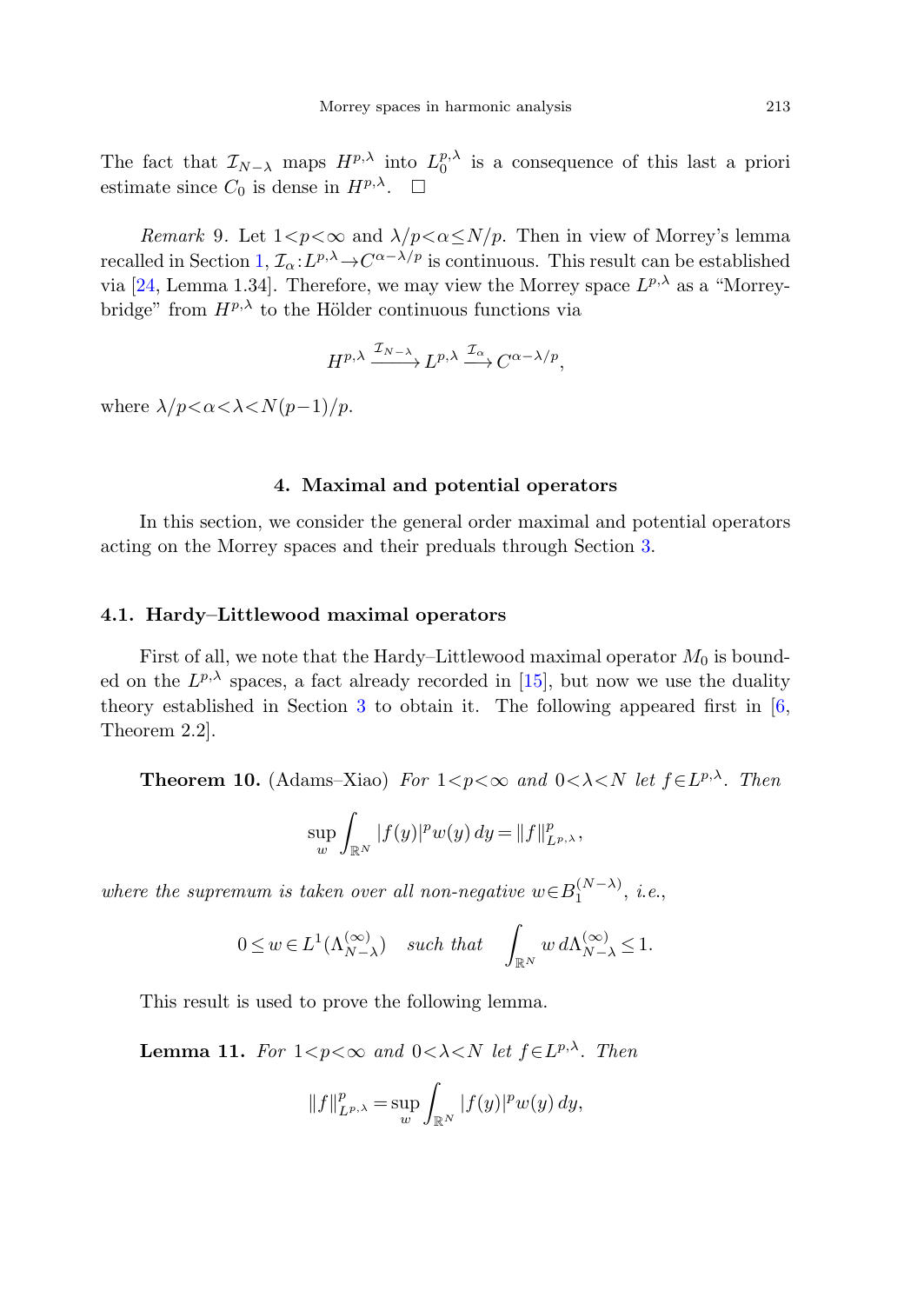where the supremum is taken over all  $w \in A_1^{(N-\lambda)}$ , i.e.,

$$
w\in A_1\quad\text{such that}\quad\int_{\mathbb{R}^N}w\,d\Lambda_{N-\lambda}^{(\infty)}\leq 1.
$$

*Proof.* Clearly, the class  $A_1^{(N-\lambda)}$  is smaller than  $B_1^{(N-\lambda)}$ . Hence

$$
\sup_{w \in A_1^{N-\lambda}} \int_{\mathbb{R}^N} |f(y)|^p w(y) dy \leq ||f||_{L^{p,\lambda}}^p.
$$

Once again, constructing the weight

$$
w_{\theta} = (M_0 w^{1/\theta})^{\theta}, \quad \frac{N-\lambda}{N} < \theta < 1,
$$

we have by Theorem [3](#page-6-0) that

$$
\int_{\mathbb{R}^N} w_\theta \, d\Lambda_{N-\lambda}^{(\infty)} \le c_0 \int_{\mathbb{R}^N} w \, d\Lambda_{N-\lambda}^{(\infty)} \le c_0
$$

holds for some constant  $c_0 > 0$ , and so that  $w_\theta/c_0 \in A_1^{(N-\lambda)}$ . Accordingly,

$$
\frac{1}{c_0} \int_{\mathbb{R}^N} |f(y)|^p w(y) dy \le \sup_{\omega \in A_1^{(N-\lambda)}} \int_{\mathbb{R}^N} |f(y)|^p \omega(y) dy.
$$

<span id="page-13-0"></span>This shows that

$$
\sup_{w \in A_1^{N-\lambda}} \int_{\mathbb{R}^N} |f(y)|^p w(y) dy \ge ||f||_{L^{p,\lambda}}^p. \quad \Box
$$

The last lemma yields the following boundedness of  $M_0$  acting on the dual pair  $(H^{p',\lambda}, L^{p,\lambda}).$ 

**Theorem 12.** Let  $p \in (1, \infty)$ ,  $p' = p/(p-1)$ , and  $\lambda \in (0, N)$ . Then

- (i)  $M_0$  is bounded on  $L^{p,\lambda}$ ;
- (ii)  $M_0$  is bounded on  $H^{p',\lambda}$ .

*Proof.* (i) Because  $w \in A_1^{(N-\lambda)}$  yields  $w^{1-p} \in A_p$ , we find that

$$
\int_{\mathbb{R}^N} (M_0 f(y))^p w(y) dy \lesssim \int_{\mathbb{R}^N} |f(y)|^p w(y) dy
$$

and use Lemma [11](#page-12-1) to derive the boundedness of  $M_0$  on  $L^{p,\lambda}$ .

(ii) Since  $w \in A_1$  implies  $w^{1-p'} \in A_{p'}$ , we conclude that

$$
\int_{\mathbb{R}^N} (M_0 f(y))^{p'} w(y)^{1-p'} dy \lesssim \int_{\mathbb{R}^N} |f(y)|^{p'} w(y)^{1-p'} dy,
$$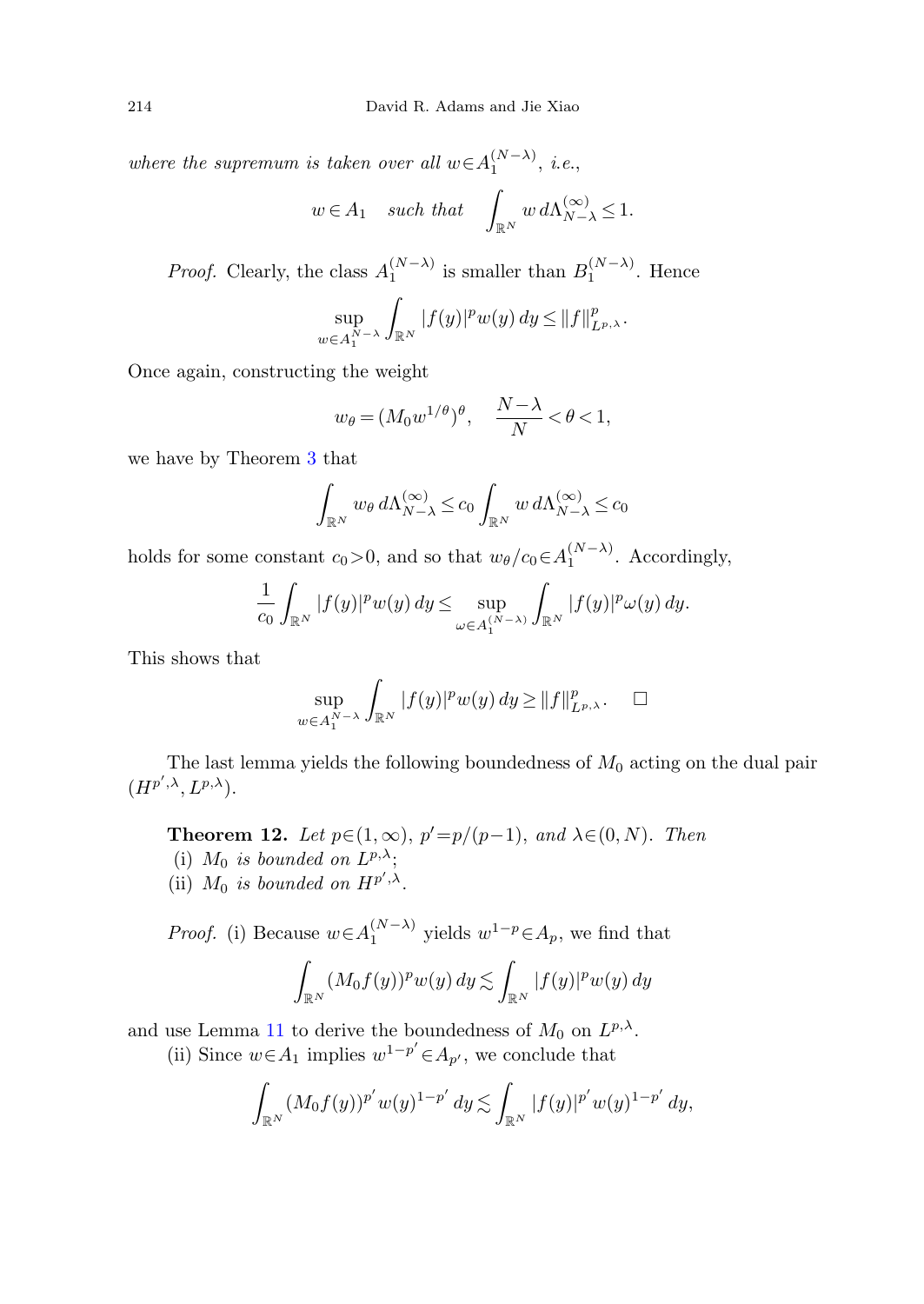whence getting (ii) via the definition of  $H^{p',\lambda}$  and Muckenhoupt's original argument for boundedness of  $M_0$  on a weighted Lebesgue space.  $\Box$ 

The previous idea leads to the following more general result.

**Theorem 13.** Let  $\lambda \in (0, N)$  and let  $p \in (1, \infty)$ . If T is a classical Calderón– Zygmund operator, then T is bounded on  $L^{p,\lambda}$  and  $H^{p',\lambda}$ .

*Proof.* Suppose  $T^*$  is the adjoint of T. Then for  $f \in L^{p,\lambda}$  and  $g \in H^{p',\lambda}$  one has

$$
\left| \int_{\mathbb{R}^N} (Tf)(y)g(y) \, dy \right| = \left| \int_{\mathbb{R}^N} f(y)(T^*g)(y) \, dy \right|
$$
  
\n
$$
\leq \|f\|_{L^{p,\lambda}} \|T^*g\|_{H^{p',\lambda}}
$$
  
\n
$$
\lesssim \|f\|_{L^{p,\lambda}} \|g\|_{H^{p',\lambda}}.
$$

The last inequality follows from (ii) above and the well-known  $A_p$ -weight estimates arising from

$$
w \in A_1 \implies w \in A_{p'} \implies w^{1-p} \in A_p.
$$

Thus, T is bounded on  $L^{p,\lambda}$ , and similarly on  $H^{p',\lambda}$ .  $\square$ 

#### **4.2.** *α***th maximal and potential operators**

For  $\alpha \in (0, N)$ , let  $\mu$  be a non-negative Borel measure on  $\mathbb{R}^N$ , and denote by

$$
\mathcal{I}_{\alpha}\mu(x) = \frac{\Gamma(\frac{1}{2}(N-\alpha))}{\pi^{N/2}2^{\alpha}\Gamma(\frac{1}{2}\alpha)} \int_{\mathbb{R}^N} |x-y|^{\alpha-N} d\mu(y), \quad x \in \mathbb{R}^N
$$

<span id="page-14-0"></span>and

$$
M_{\alpha}\mu(x) = \sup_{r \in \mathbb{R}_+} r^{\alpha - N} \mu(B(x, r))
$$

its αth order Riesz potential and αth order fractional maximal function, respectively.

**Theorem 14.** With  $\lambda \in (0, N)$ ,  $p \in (1, \infty)$ ,  $M_{\alpha} \mu$ , and  $\mathcal{I}_{\alpha} \mu$  as above, we have

- (i)  $\|\mathcal{I}_{\alpha}\mu\|_{L^{p,\lambda}} \lesssim \|M_{\alpha}\mu\|_{L^{p,\lambda}};$
- (ii)  $||\mathcal{I}_{\alpha}\mu||_{H^{p,\lambda}} \lesssim ||M_{\alpha}\mu||_{H^{p,\lambda}}$ .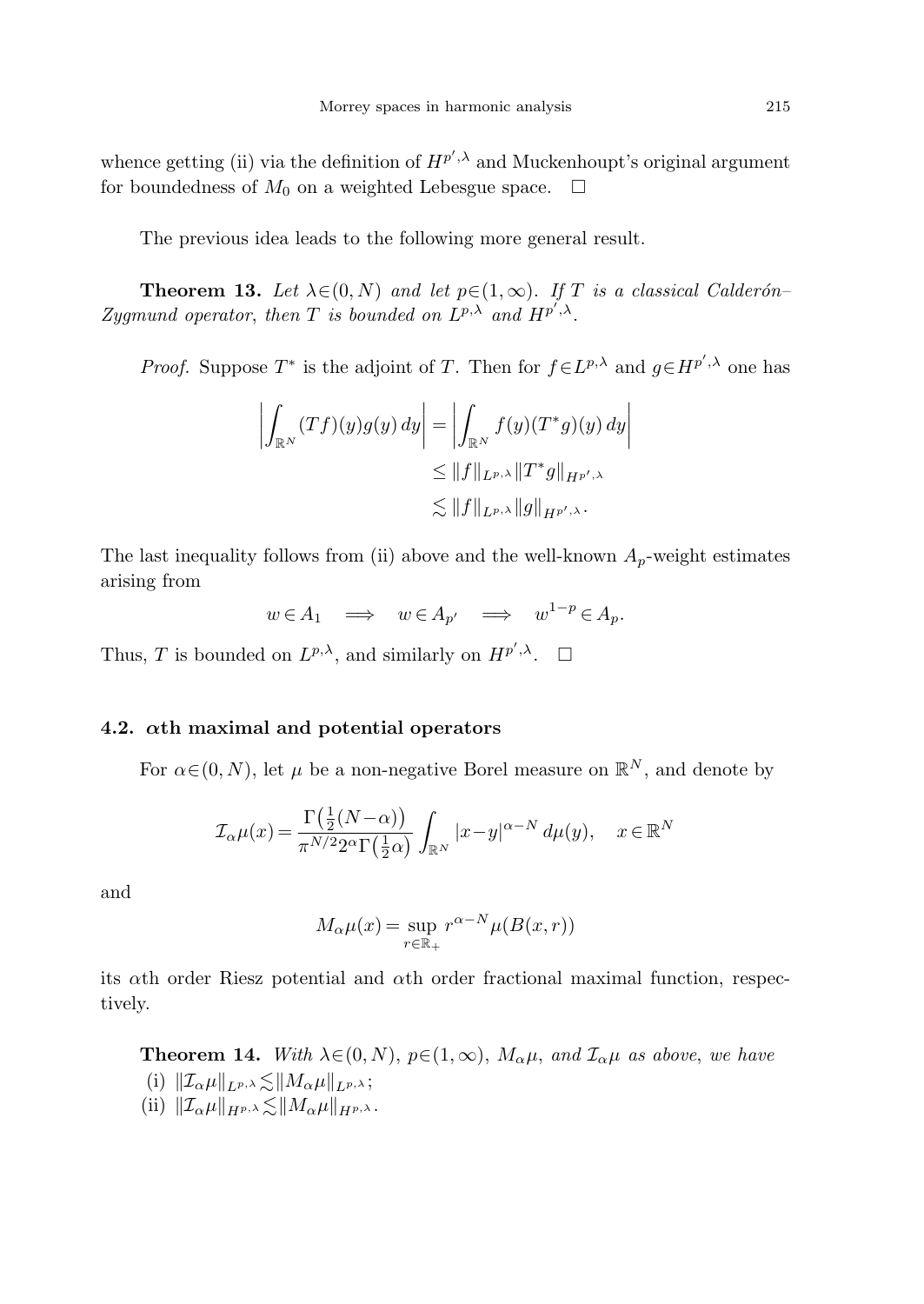Proof. We begin the proof of (i) by slightly modifying the Stein duality in-equality (see [\[34](#page-29-4), pp. 146–148]): for  $f \in L^{p_1} + L^{p_2}$ , where  $1 < p_1 < p_2 < \infty$ , and  $q \in L^p$ , where  $p>1$ , one has

$$
\left| \int_{\mathbb{R}^N} f(y)g(y) \, dy \right| \lesssim \int_{\mathbb{R}^N} f^{\#}(y) M_0 g(y) \, dy.
$$

Here and henceforth,  $f^{\#}$  is the standard Fefferman–Stein sharp function

$$
f^{\#}(x) = \sup_{r>0} r^{-N} \int_{B(x,r)} |f(y) - f_r(x)| dy,
$$

and  $f \in L^{p_1} + L^{p_2}$  means that f can be written as a sum  $f = f_1 + f_2$ , where  $f_j \in L^{p_j}$ ,  $j=1, 2$ . For us in this proof, we take  $f = \mathcal{I}_{\alpha}\mu$ ,  $\mu$  with compact support and  $1 < p_1 <$  $N/(N-\alpha) < p_2 < \infty$ , and g will be a non-negative function with compact support. It then follows from the last duality inequality involving  $\#$  and  $M_0$  that

$$
\int_{\mathbb{R}^N} \mathcal{I}_{\alpha}\mu(y)g(y) dy \lesssim \int_{\mathbb{R}^N} (\mathcal{I}_{\alpha}\mu)^{\#}(y)M_0g(y) dy
$$
  

$$
\lesssim \int_{\mathbb{R}^N} M_{\alpha}\mu(y)M_0g(y) dy
$$
  

$$
\lesssim ||M_{\alpha}\mu||_{L^{p,\lambda}} ||M_0g||_{H^{p',\lambda}}
$$
  

$$
\lesssim ||M_{\alpha}\mu||_{L^{p,\lambda}} ||g||_{H^{p',\lambda}}.
$$

Here we have used the equivalent estimate in [\[1](#page-27-0)]:

$$
(\mathcal{I}_{\alpha}\mu)^{\#} \sim M_{\alpha}\mu,
$$

but also Theorem  $12(ii)$  $12(ii)$ . The final result of (i) follows from the monotone convergence theorem and the  $H^{p',\lambda} - L^{p,\lambda}$  duality.

For (ii), we proceed as above, but now we choose a suitable  $f \in L_0^{p,\lambda}$  and we invoke the  $L_0^{p,\lambda} - H^{p',\lambda}$  duality.  $\square$ 

*Remark* 15. Here, it is appropriate to point out that Theorem  $14(i)$  $14(i)$  appeared first in  $\left[6\right]$  $\left[6\right]$  $\left[6\right]$  but its proof contained an incomplete inequality  $(4.8)$  whose accurate form is

$$
\int_{Q} |\mathcal{I}_{\alpha}\mu(y) - (\mathcal{I}_{\alpha}\mu)_{Q}|^{p} dy \lesssim \int_{Q} ((\mathcal{I}_{\alpha}\mu)^{\#}(y))^{p} dy,
$$

which implies Theorem  $14(i)$  $14(i)$  right away, where

$$
(\mathcal{I}_{\alpha}\mu)_{Q} = \frac{1}{|Q|} \int_{Q} \mathcal{I}_{\alpha}\mu(y) \, dy
$$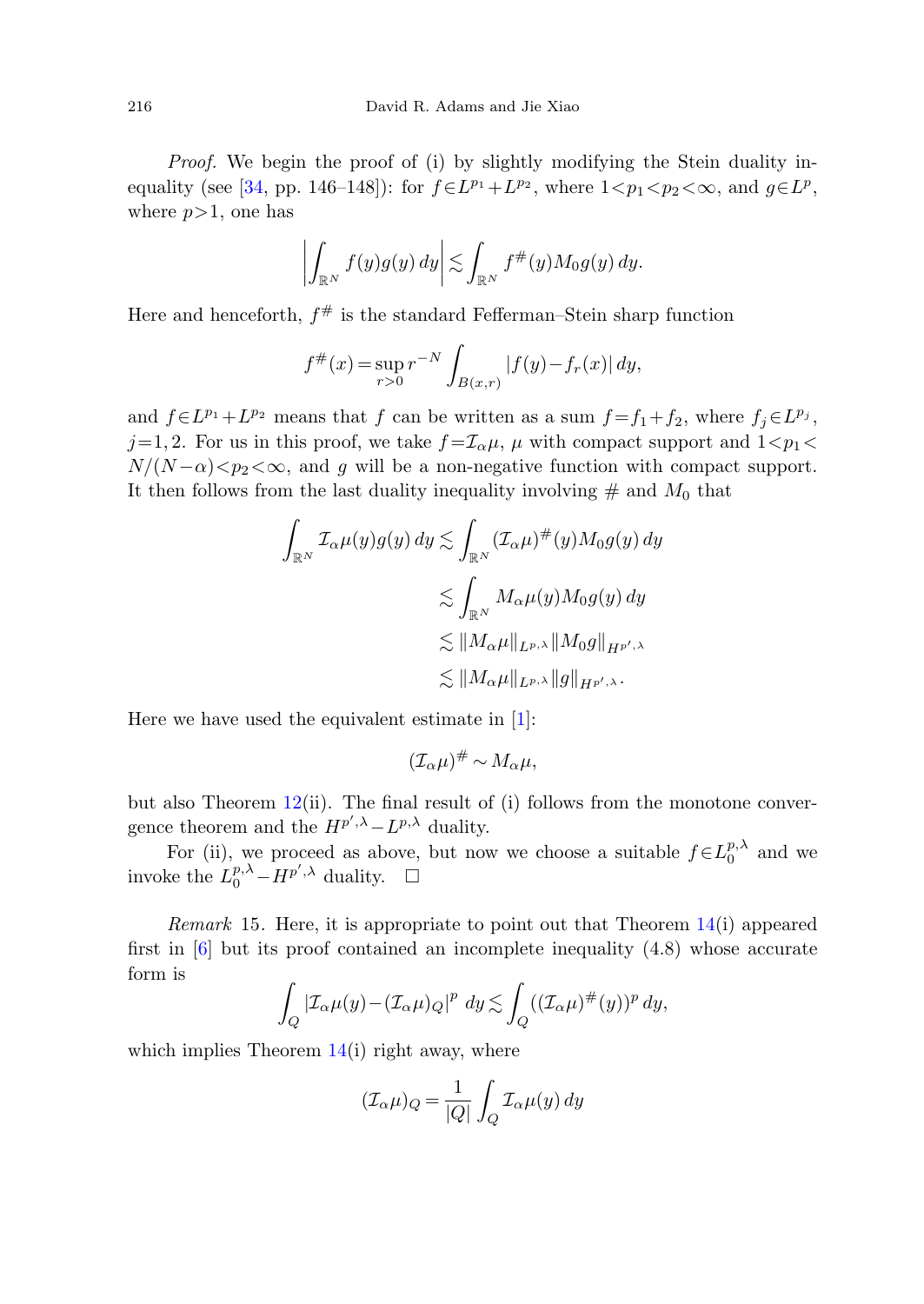and |E| is the Lebesgue measure of a set  $E\subseteq \mathbb{R}^N$ . To see the last inequality, we need a simple revision of  $[6, \text{ Lemma } 4.1(i)]$  $[6, \text{ Lemma } 4.1(i)]$  and its proof. In fact, given a cube Q we may assume  $(\mathcal{I}_{\alpha}\mu)_{Q} = 0$ , otherwise  $\mathcal{I}_{\alpha}\mu$  is replaced by  $\mathcal{I}_{\alpha}\mu-(\mathcal{I}_{\alpha}\mu)_{Q}$ . According to the Calderón–Zygmund decomposition for  $Q, t>0$ , and  $\mathcal{I}_{\alpha}\mu$ , described in the argument for  $[6, \text{Lemma } 4.1(ii)]$  $[6, \text{Lemma } 4.1(ii)]$ , we have

$$
Q = P^t \cup Q^t \quad \text{and} \quad Q^t = \bigcup_{k=1}^{\infty} Q_k^t.
$$

Over there, redefining  $M(t)$  as  $\sum_{k=1}^{\infty} |Q_k^t|$  and setting  $\widetilde{Q}_k^t = 2Q_k^t$  (the cube with twice the side length and the same center as  $Q_k^t$ ), we find that  $x \notin \bigcup_{k=1}^{\infty} \tilde{Q}_k^t$  implies  $\mathcal{I}_{\alpha}\mu(x) \leq 5^N t$  and hence

$$
|\{x \in Q : |\mathcal{I}_{\alpha}\mu(x)| > 5^N t\}| \le \left|\bigcup_{k=1}^{\infty} \widetilde{Q}_k^t\right| = 2^N M(t);
$$

see also [\[30](#page-29-15), p. 217]. Note that [[6,](#page-28-8) (4.5)] is still valid for the above redefined  $M(t)$ . So, the correct estimate in the statement of  $[6, \text{Lemma } 4.1(i)]$  $[6, \text{Lemma } 4.1(i)]$  $[6, \text{Lemma } 4.1(i)]$  is

$$
M(t) \le \left| \left\{ x \in Q : (\mathcal{I}_{\alpha}\mu)^{\#}(x) > \frac{1}{2}\varepsilon t \right\} \right| + \varepsilon M(2^{-N-1}t).
$$

Choosing  $\varepsilon=2^{-1-p(N+1)}$  in the above yields

$$
\int_0^\infty M(t)\,dt^p \le 2^{1+p(2+p(N+1))}\int_Q ((\mathcal{I}_\alpha \mu)^\#(x))^p\,dx.
$$

Consequently, the final group of inequalities on [\[6](#page-28-8), p. 1641] is rewritten as

$$
\int_{Q} |\mathcal{I}_{\alpha}\mu(y)|^p dy = 5^{pN} \int_0^{\infty} \left| \{x \in Q : |\mathcal{I}_{\alpha}\mu(x)| > 5^N t \} \right| dt^p
$$
  

$$
\leq 2^N 5^{pN} \int_0^{\infty} M(t) dt^p
$$
  

$$
\leq 5^{pN} 2^{N+1+p(2+p(N+1))} \int_Q (\mathcal{I}_{\alpha}\mu)^{\#}(x)^p dx,
$$

reaching the desired inequality.

Now, we turn to the action of the Riesz potential operator  $\mathcal{I}_{\alpha}$  on both  $L^{p,\lambda}$ and  $H^{p,\lambda}$ . The first part of the following result is known (see for instance [[1\]](#page-27-0)), but we give a proof following our ideas above.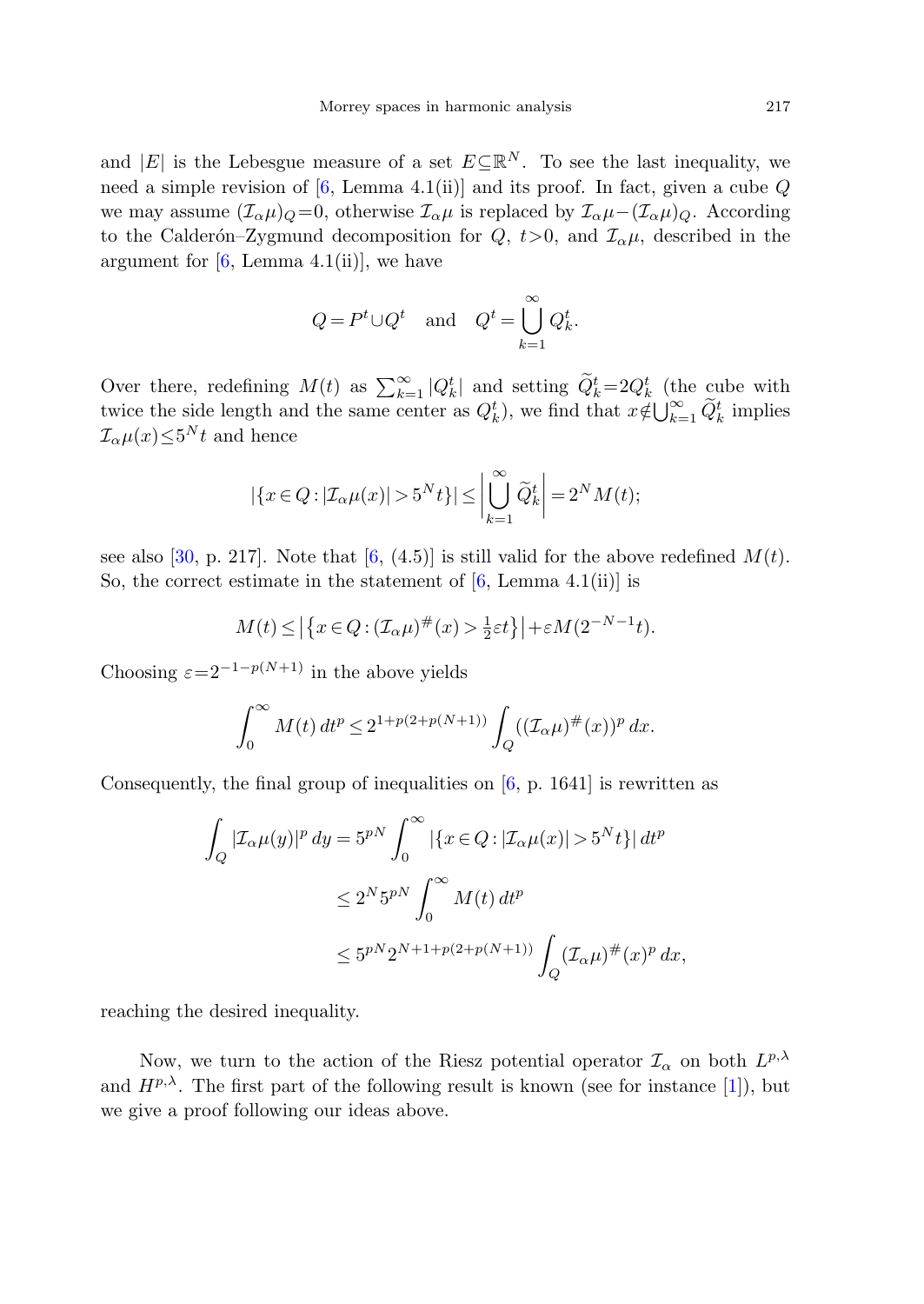**Theorem 16.** Let  $\alpha \in (0, N)$  and  $1 < p < \min\{\lambda/\alpha, (p-1)\lambda/\alpha\}$ . Then (i)

 $\mathcal{I}_{\alpha}: L^{p,\lambda} \longrightarrow L^{\lambda p/(\lambda-\alpha p),\lambda} \cap L^{p,\lambda-\alpha p}$ 

is continuous;

(ii)

$$
\mathcal{I}_{\alpha}: H^{p,\lambda} \longrightarrow H^{\lambda p/(\lambda - \alpha p),\lambda} \cap H^{p,\lambda - \alpha p/(p-1)}
$$

is continuous.

*Proof.* For (i), we use the following fundamental inequality for any  $f \geq 0$ ,

$$
\mathcal{I}_{\alpha}f(x) \lesssim (M_{\lambda/p}f(x))^{\alpha p/\lambda} (M_0f(x))^{1-\alpha p/\lambda},
$$

which was proved in  $[1]$  $[1]$  and  $[2]$  $[2]$ .

To get the boundedness of

$$
\mathcal{I}_{\alpha}: L^{p,\lambda} \longrightarrow L^{\lambda p/(\lambda - \alpha p),\lambda}
$$

we use the last estimate to obtain

$$
\int_{B(x,r)} (\mathcal{I}_{\alpha}f(y))^{\lambda p/(\lambda-\alpha p)} dy \lesssim ||f||_{L^{p,\lambda}}^{\alpha p/\lambda} \int_{B(x,r)} (M_0f(y))^p dy
$$

whence getting the result via Theorem [12\(](#page-13-0)i).

In order to derive the boundedness of

$$
\mathcal{I}_{\alpha} \colon L^{p,\lambda} \longrightarrow L^{p,\lambda-\alpha p}
$$

we once again use the fundamental estimate to obtain

$$
\int_{B(x,r)} (\mathcal{I}_{\alpha}f(y))^{p} dy \lesssim ||f||_{L^{p,\lambda}}^{\alpha p^{2}/\lambda} \int_{B(x,r)} (M_{0}f(y))^{p(\lambda-\alpha p)/\lambda} dy,
$$

whence deriving the result via Hölder's inequality and Theorem  $12(i)$  $12(i)$ .

For (ii), we just use the duality  $(H^{p',\lambda})^* = L^{p,\lambda}$ , (i), and the following estimate

$$
\left| \int_{\mathbb{R}^N} \mathcal{I}_{\alpha} f(y) g(y) dy \right| = \left| \int_{\mathbb{R}^N} f(y) \mathcal{I}_{\alpha} g(y) dy \right| \lesssim \|f\|_{H^{p,\lambda}} \|\mathcal{I}_{\alpha} g\|_{L^{p',\lambda}}.
$$

There are two cases handled as follows.

Case 1. Choosing  $\tilde{p}=p\lambda/(p\alpha+(p-1)\lambda)$ , we use the first imbedding of (i) to obtain

$$
||\mathcal{I}_{\alpha}g||_{L^{p',\lambda}} \lesssim ||g||_{L^{\tilde{p},\lambda}}, \quad g \in L^{\tilde{p},\lambda}_0,
$$

whence getting via duality of the Morrey spaces,

$$
\|\mathcal{I}_{\alpha}f\|_{H^{\lambda/p(\lambda-\alpha p)},\lambda} \lesssim \|f\|_{H^{p,\lambda}}, \quad f \in H^{p,\lambda}.
$$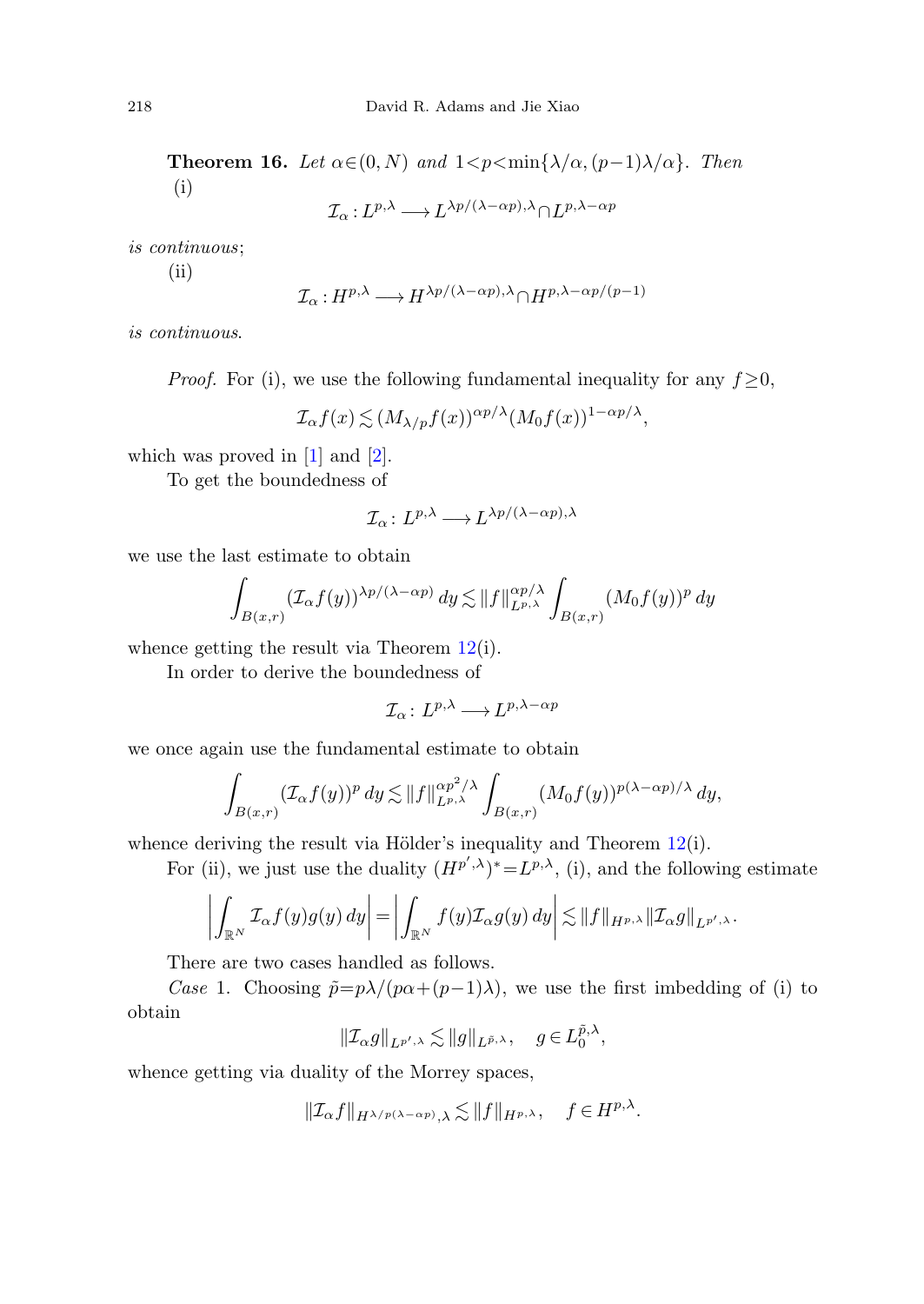Case 2. Choosing  $\tilde{\lambda} = \lambda - p\alpha/(p-1)$ , we use the second imbedding of (i) to derive

$$
\|\mathcal{I}_{\alpha}g\|_{L^{p',\lambda}} \lesssim \|g\|_{L^{p',\tilde{\lambda}}}, \quad g \in L_0^{p',\tilde{\lambda}},
$$

<span id="page-18-0"></span>whence finding via duality of the Morrey spaces,

$$
||\mathcal{I}_{\alpha}f||_{H^{p,\lambda-\alpha/p(p-1)}} \lesssim ||f||_{H^{p,\lambda}}, \quad f \in H^{p,\lambda}.\quad \Box
$$

#### <span id="page-18-1"></span>**5. Interpolation of operators**

In this section, we work on the interpolation theory of operators on the Morrey spaces, now with the  $L_0^{p,\lambda}$  spaces in the domain rather than the range.

## **5.1.** Atomic decomposition for  $L^1(\Lambda^{(\infty)}_c)$

We need the following atomic decomposition of this Choquet space (provided in [[6,](#page-28-8) Remark 3.4]), which differs from Zorko's  $(p', N - \lambda)$ -atomic decomposition of the predual of a Morrey space.

**Lemma 17.** (Adams–Xiao) Let  $\alpha \in (0, N)$ . Then  $w \in L^1(\Lambda_\alpha^{(\infty)})$  if and only if  $w = \sum_{k=1}^{\infty} b_k a_k$ , where  ${b_k}_{k=1}^{\infty} \in l^1$  and the  $a_k$  are  $(\infty, \alpha)$ -atoms, i.e., for each natural number k there is a cube  $Q_k$  such that

$$
\operatorname{supp} a_k \subseteq Q_k \quad \text{with} \quad \|a_k\|_{L^\infty(Q_k)} \le \ell(Q_k)^{-\alpha}.
$$

Also, the infimum inf  $\sum_{k=1}^{\infty} |b_k|$  over all possible such  $\{b_k\}_{k=1}^{\infty}$  is comparable to the norm of  $L^1(\Lambda_\alpha^{(\infty)})$ , *i.e.*,

$$
\int_{\mathbb{R}^N} |w| d\Lambda_\alpha^{(\infty)} \sim \inf \sum_{k=1}^\infty |b_k|.
$$

## **5.2.** Interpolation for  $(L_0^{p,\lambda}, L^q)$

As noticed in Section [1,](#page-0-0) there are  $\lambda$  and T such that T maps  $L^{p_i,\lambda}$  into  $L^{q_i}$ but T does not send  $L^{p_\theta,\lambda}$  into  $L^{q_\theta}$ , where  $p_\theta$  and  $q_\theta$  are the standard intermediate values for  $p_i$  and  $q_i$ . Therefore, the following result appears very natural.

**Theorem 18.** Let T be a linear operator with boundedness of

$$
T: L_0^{p_i, \lambda_i} \longrightarrow L^{q_i}, \quad where \ 1 < p_i, q_i < \infty, \ i = 0, 1,
$$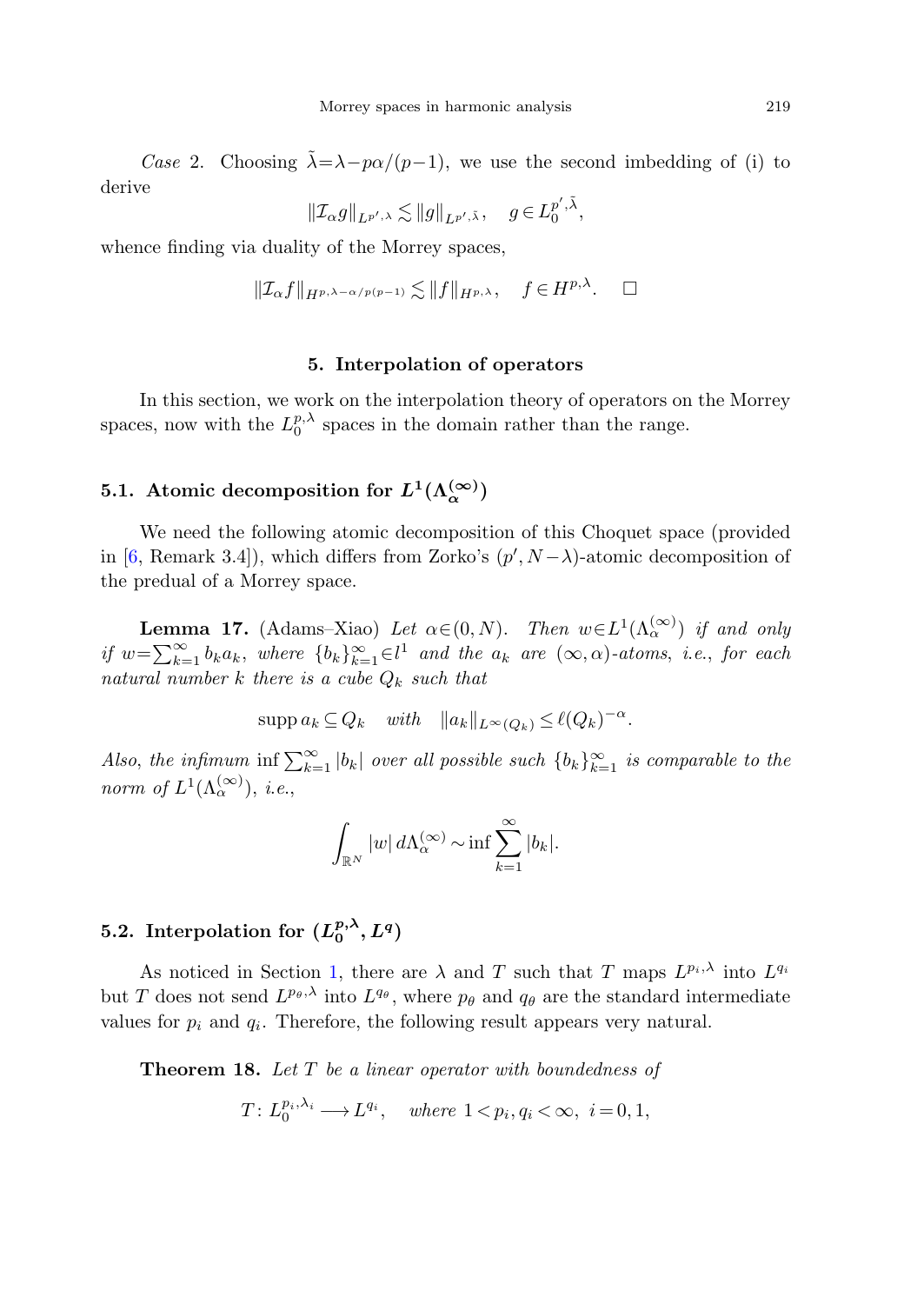i.e., there are two positive constants  $c_1$  and  $c_2$  such that

$$
\left(\int_{\mathbb{R}^N} |Tf(y)|^{q_i} dy\right)^{1/q_i} \leq c_i \sup_{(x,r)\in\mathbb{R}^N\times\mathbb{R}_+} \left(r^{\lambda_i-N} \int_{B(x,r)} |f(y)|^{p_i} dy\right)^{1/p_i}
$$

for all functions  $f \in C_0$ , then  $T: L^{p_\theta, \lambda_\theta} \to L^{q_\theta}$  is bounded, where

$$
\frac{\lambda_{\theta}}{p_{\theta}} = (1 - \theta) \frac{\lambda_0}{p_0} + \theta \frac{\lambda_1}{p_1}, \quad \frac{1}{p_{\theta}} = \frac{1 - \theta}{p_0} + \frac{\theta}{p_1} \quad and \quad \frac{1}{q_{\theta}} = \frac{1 - \theta}{q_0} + \frac{\theta}{q_1}.
$$

*Proof.* Our hypothesis implies that the duality operator  $T^*$  of  $T$  enjoys

$$
T^*: L^{q_i'} \longrightarrow H^{p_i',\lambda_i},
$$

where

$$
1 < p'_i = \frac{p_i}{p_i - 1}, \text{ and } q'_i = \frac{q_i}{q_i - 1} < \infty, \quad i = 0, 1,
$$

i.e., duality gives

$$
T\colon L^q \longrightarrow L^{p,\lambda} \qquad \Longleftrightarrow \quad T^*\colon H^{p',\lambda} \longrightarrow L^{q'}
$$

but

$$
T^* \colon L^{q'} \longrightarrow H^{p',\lambda} \quad \Longrightarrow \quad T \colon L^{p,\lambda} \longrightarrow L^q,
$$

and

$$
T\colon L_0^{p,\lambda}\longrightarrow L^q\quad\Longrightarrow\quad T^*\colon\ L^{q'}\longrightarrow H^{p',\lambda}.
$$

G. Stampacchia [[32\]](#page-29-8) obtained the case

$$
T: L^{q_i} \longrightarrow L^{p_i,\lambda_i}, \quad i = 0, 1,
$$

and then concluded that

$$
T\colon L^{q_\theta}\longrightarrow L^{p_\theta,\lambda_\theta}.
$$

There, the proof was easy:

$$
\sup_{(x,r)\in\mathbb{R}^N\times\mathbb{R}_+} \left( r^{\lambda_i - N} \int_{B(x,r)} |f(y)|^{p_i} dy \right)^{1/p_i} \leq \tau_i \left( \int_{\mathbb{R}^N} |f(y)|^{q_i} dy \right)^{1/q_i}, \quad i = 0, 1,
$$

implies

$$
\int_{B(x,r)} |f(y)|^{p_i} dy \leq \tau_i^{p_i} r^{N-\lambda_i} \int_{\mathbb{R}^N} |f(y)|^{q_i} dy,
$$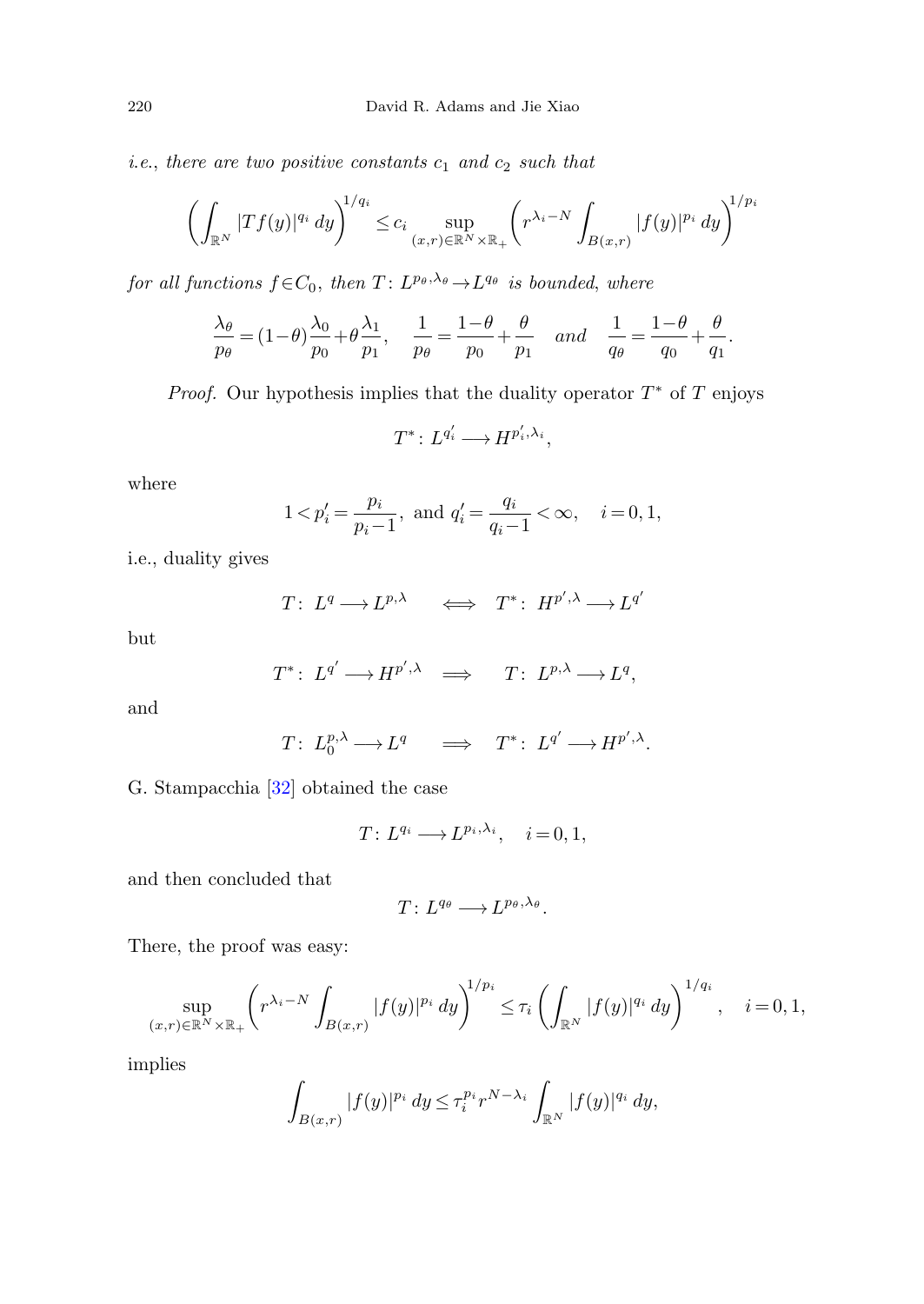where  $\tau_1$  and  $\tau_2$  are positive constants. Consequently, by the standard interpolation theory, the norm  $\mathsf{M}_{\theta}$  for  $L^{p_{\theta}}(B(x,r))$  (the Lebesgue  $p_{\theta}$ -space over  $B(x,r)$ ) satisfies

$$
\mathsf{M}_{\theta} \leq \mathsf{M}_{0}^{1-\theta} \mathsf{M}_{1}^{\theta},
$$

where

$$
\mathsf{M}_i = \tau_i r^{(N-\lambda_i)/p_i}, \quad i = 0, 1.
$$

So, the result follows.

This approach does not work if a Morrey space is in the domain of  $T$ . Nevertheless, for this case, we use duality to get

$$
T^*: L^{q_i'} \longrightarrow H^{p_i', \lambda_i}, \quad i = 0, 1.
$$

Then for each *i* there is a  $w_i \in A_1^{(N-\lambda_i)}$  such that

$$
\left(\int_{\mathbb{R}^N} |T^*f(y)|^{p'_i} w_i(y)^{1-p'_i} dy\right)^{1/p'_i} \leq \tau_i \left(\int_{\mathbb{R}^N} |f(y)|^{q'_i} dy\right)^{1/q'_i}.
$$

So, if we apply Stein's interpolation theorem (with change of measure, see [\[9](#page-28-21)]), we get

$$
\left(\int_{\mathbb{R}^N} |T^* f(y)|^{p_\theta'} (u_0(y)^{1-\theta} u_1(y)^{\theta})^{p_\theta'} dy\right)^{1/p_\theta'} \leq \tau_\theta \left(\int_{\mathbb{R}^N} |f(y)|^{q_\theta'} dy\right)^{1/q_\theta'},
$$

where  $\tau_{\theta}$ >0 is a constant,

$$
u_0 = w_0^{-1/p_0}
$$
, and  $u_1 = w_1^{-1/p_1}$ .

If

$$
\Theta = \frac{p_{\theta}}{p_1} \theta,
$$

then

$$
\frac{p_{\theta}}{p_0}(1-\theta) = 1-\Theta \text{ and } \lambda_{\theta} = (1-\Theta)\lambda_0 + \Theta \lambda_1,
$$

and hence

$$
\left(u_0^{1-\theta}u_1^{\theta}\right)^{-p_{\theta}} = w_0^{(1-\theta)p_{\theta}/p_0}w_1^{\theta p_{\theta}/p_1} = w_0^{1-\Theta}w_1^{\Theta}.
$$

So the desired result

$$
\left\|T^*f\right\|_{H^{p_\theta',\lambda_\theta}}\leq \tau_\theta\|f\|_{L^{q_\theta'}},\quad 0\leq\theta\leq 1,
$$

or

$$
T\colon L^{p_\theta,\lambda_\theta}\longrightarrow L^{q_\theta}.
$$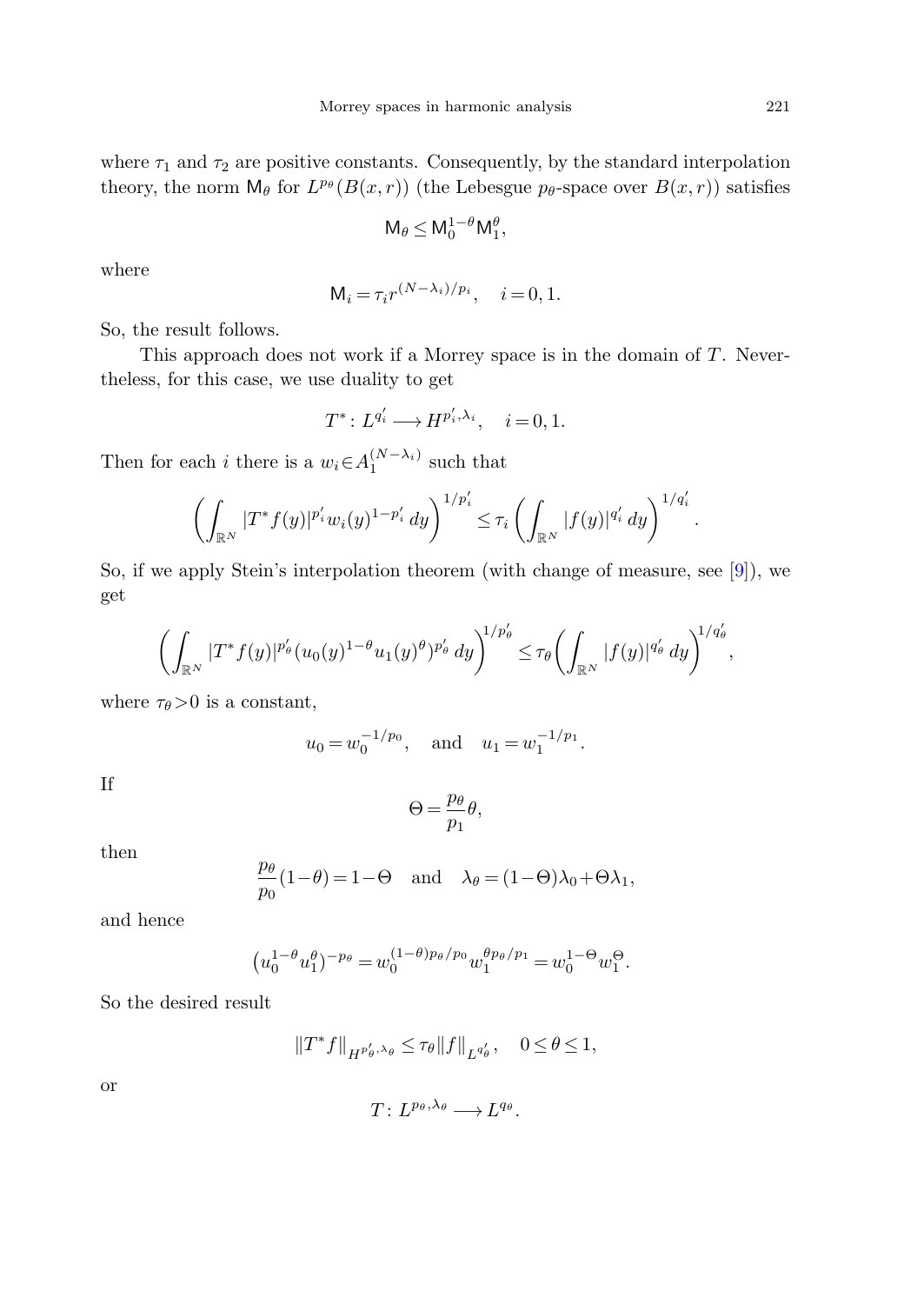follows from the inequality

$$
\int_{\mathbb{R}^N} w_0^{1-\Theta} w_1^{\Theta} d\Lambda_{(N-\lambda_0)(1-\Theta)+(N-\lambda_1)\Theta}^{(\infty)} \le \left(\int_{\mathbb{R}^N} w_0 d\Lambda_{N-\lambda_0}^{(\infty)}\right)^{1-\Theta} \left(\int_{\mathbb{R}^N} w_1 d\Lambda_{N-\lambda_1}^{(\infty)}\right)^{\Theta}.
$$

To see the last inequality, we use Lemma [17](#page-18-1) with

$$
w_i = \sum_{k=1}^{\infty} b_k^{(i)} a_k^{(i)} \in L^1(\Lambda_{N-\lambda_i}^{(\infty)})
$$

to get two positive constants  $c_1$  and  $c_2$  such that

$$
\frac{1}{c_i} \inf \sum_{k=1}^{\infty} |b_k^{(i)}| \le \int_{\mathbb{R}^N} w_i \, d \Lambda_{N-\lambda_i}^{(\infty)} \le c_i \inf \sum_{k=1}^{\infty} |b_k^{(i)}|, \quad i = 0, 1.
$$

Then, setting

$$
b_k = |b_k^{(0)}|^{1-\Theta} |b_k^{(1)}|^\Theta,
$$

we have  ${b_k}_{k=1}^{\infty} \in l^1$  and

$$
\sum_{k=1}^{\infty} b_k \le \left(\sum_{k=1}^{\infty} |b_k^{(0)}|\right)^{1-\Theta} \left(\sum_{k=1}^{\infty} |b_k^{(1)}|\right)^{\Theta}
$$
  

$$
\le c_0^{1-\Theta} c_1^{\Theta} \left(\int_{\mathbb{R}^N} w_0 d\Lambda_{N-\lambda_0}^{(\infty)}\right)^{1-\Theta} \left(\int_{\mathbb{R}^N} w_1 d\Lambda_{N-\lambda_1}^{(\infty)}\right)^{\Theta}
$$
  

$$
\le c_0^{1-\Theta} c_1^{\Theta},
$$

since each  $w_i$  is chosen for each  $H^{p_i,\lambda_i}$ . And if

$$
a_k = |a_k^{(0)}|^{1-\Theta} |a_k^{(1)}|^\Theta,
$$

then we easily see that  $a_k$  is an  $(\infty, N - \lambda_\theta)$ -atom, and

$$
\int_{\mathbb{R}^N} a_k \, d\Lambda_{N-\lambda_\theta}^{(\infty)} \le 1.
$$

Hence by the quasi-Hölder inequality and the quasi-sublinearity for the integral  $\int_{\mathbb{R}^N} w \, d\Lambda_{N-\lambda}^{(\infty)}$ , we get

$$
\begin{split} \int_{\mathbb{R}^N} w_0^{1-\Theta} w_1^\Theta \, d \Lambda_{N-\lambda_\theta}^{(\infty)} \lesssim & \int_{\mathbb{R}^N} \sum_{k=1}^\infty (b_k^{(0)} a_k^{(0)})^{1-\Theta} (b_k^{(1)} a_k^{(1)})^\Theta \, d \Lambda_{N-\lambda_\theta}^{(\infty)} \\ & \lesssim \left( \int_{\mathbb{R}^N} w_0 \, d \Lambda_{N-\lambda_0}^{(\infty)} \right)^{1-\Theta} \left( \int_{\mathbb{R}^N} w_1 \, d \Lambda_{N-\lambda_1}^{(\infty)} \right)^\Theta, \end{split}
$$

as desired.  $\square$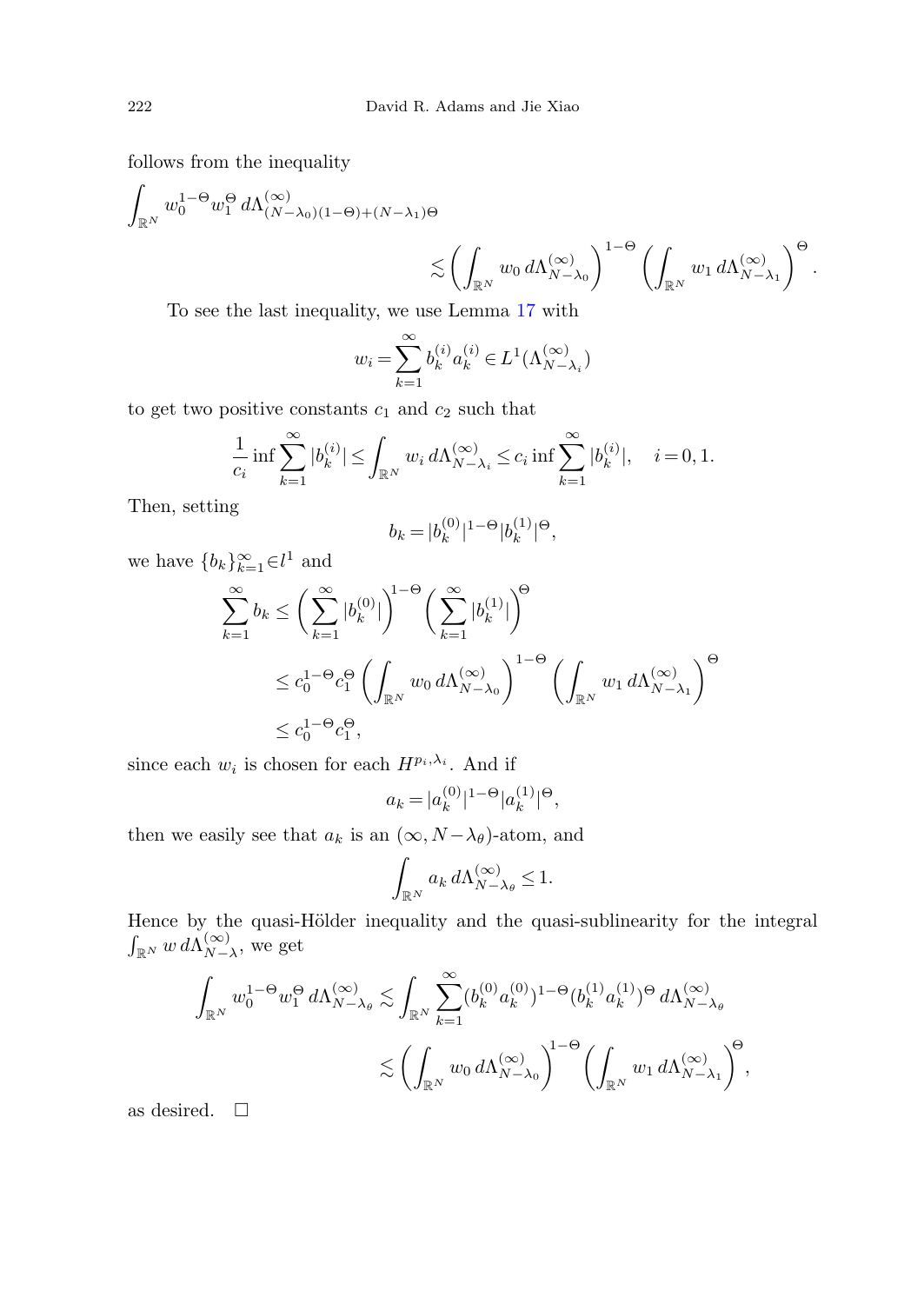Remark 19. In a manner similar to the above, we get that

$$
T: H^{p'_i, \lambda_i} \longrightarrow H^{q'_i, \mu_i}, \quad i = 0, 1,
$$

implies

$$
T: H^{p'_{\theta}, \lambda_{\theta}} \longrightarrow H^{q'_{\theta}, \mu_{\theta}}, \quad 0 < \theta < 1,
$$

where in addition to the formulas on  $p_{\theta}$  and  $\lambda_{\theta}$  we assume

$$
\frac{\mu_\theta}{q_\theta} = (1-\theta)\frac{\mu_0}{q_0} + \theta\frac{\mu_1}{q_1}.
$$

In fact, since any  $w$  with

$$
0 \le w \in L^1(\Lambda_{d_\theta}^{(\infty)}),
$$
 where  $d_\theta = (1-\theta)d_0 + \theta d_1$ ,

can be written as

$$
w = \sum_{k=1}^{\infty} b_k a_k \le \bigg(\sum_{k=1}^{\infty} b_k a_{k,0}\bigg)^{1-\theta} \bigg(\sum_{k=1}^{\infty} b_k a_{k,1}\bigg)^{\theta},
$$

where  $a_k$  is a  $(\infty, d_\theta)$ -atom and  $a_{k,i}$  is a  $(\infty, d_i)$ -atom. Hence

$$
w \leq w_0^{1-\theta} w_1^{\theta}
$$
 with  $0 \leq w_i \in L^1(\Lambda_{d_i}^{(\infty)}), i = 0, 1.$ 

As a result, we have

$$
\int_{\mathbb{R}^N} |f(y)|^{p_\theta'} (w_0^{1-\theta}(y)w_1^\theta(y))^{1-p_\theta'}\,dy \leq \int_{\mathbb{R}^N} |f(y)|^{p_\theta'} w(y)^{1-p_\theta'}\,dy.
$$

<span id="page-22-0"></span>Here we have once again used Stein's interpolation with change of measure (cf. [[10,](#page-28-1) p. 213, Theorem 3.6]).

#### **6. Morrey–Sobolev capacities and Wolff-type potentials**

In [[6\]](#page-28-8), we introduced two versions of a (Morrey–Sobolev) capacity associated with potentials of functions in  $H^{p,\lambda}$ —type I capacities—and with potentials of functions in  $L^{p,\lambda}$ —type II capacities. Based on the previous discussions, we develop some further results here complimenting those of [[6\]](#page-28-8).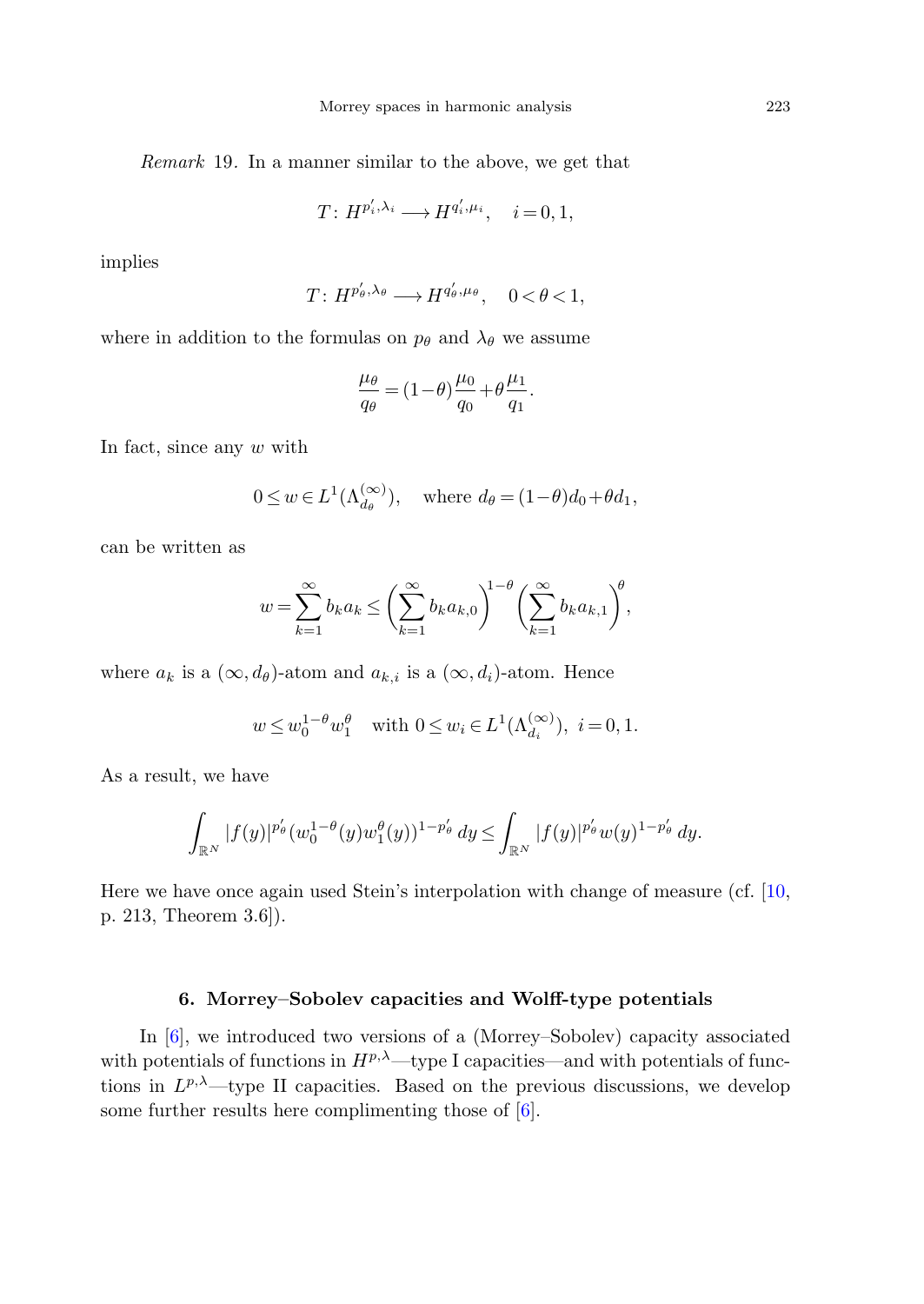#### **6.1. Local estimates for capacities**

Like the  $(\alpha, p)$ -Riesz capacity reviewed in Section [2,](#page-3-0) if X is either  $L_0^{p,\lambda}$  or  $H^{p,\lambda}$ , we set

$$
C_{\alpha}(E;X)=\inf\left\{\|f\|_{X}^{p}:\mathcal{I}_{\alpha}f\geq1\text{ on }E\right\},
$$

where  $E\subseteq\mathbb{R}^N$ . The min-max theorem gives an equivalent version

$$
\operatorname{Cap}_{\alpha}(E;X) = \sup \{ ||\mu||_1 : \operatorname{supp} \mu \subseteq E \text{ and } ||\mathcal{I}_{\alpha}\mu||_{X^*} \le 1 \}.
$$

Here  $X^*$  is the dual of X. It is not hard to see that

$$
C_{\alpha}(E; L^{p,\lambda}) \sim C_{\alpha}(E; L^{p,\lambda}_0)
$$

holds because if  $f \in L^{p,\lambda}$ , then  $\phi_{\varepsilon} * f$  is continuous for  $\phi_{\varepsilon}$ —an approximation of the identity—and

$$
\mathcal{I}_{\alpha}(\phi_{\varepsilon}*f) = \mathcal{I}_{\alpha}\phi_{\varepsilon}*f \to \mathcal{I}_{\alpha}f \quad \text{a.e.}
$$

<span id="page-23-0"></span>which follows from

$$
|\phi_{\varepsilon}*f| \lesssim M_0 f, \quad \varepsilon > 0.
$$

In fact, the min-max theorem gives

$$
C_{\alpha}(E;X) = \text{Cap}_{\alpha}(E;X^*)^p.
$$

**Theorem 20.** Let  $(\alpha, p) \in (0, N) \times (1, \infty)$ ,  $\alpha p \lt \lambda \lt N$ ,  $(x, r) \in \mathbb{R}^N \times \mathbb{R}_+$ , and let  $E \subseteq \mathbb{R}^N$  be compact. Then

(i)

$$
\operatorname{Cap}_{\alpha}(E \cap B(x,r); L^{p',\lambda}) \lesssim r^{N-\lambda} \operatorname{Cap}_{\alpha}(E \cap B(x,r); H^{p',\lambda}),
$$

that is, type II capacities are stronger than type I capacities.  $(ii)$ 

$$
\frac{C_\alpha(E\cap B(x,r);H^{p,\lambda})}{r^{(N-\lambda-\alpha)p+\lambda}}\lesssim \frac{C_\alpha(E\cap B(x,r);L^p)}{r^{N-\alpha p}}\lesssim \frac{C_\alpha(E\cap B(x,r);L^{p,\lambda})}{r^{\lambda-\alpha p}}.
$$

Proof. (i) If

$$
\operatorname{Cap}_{\alpha}(E \cap B(x,r); L^{p',\lambda}) > 0,
$$

then there is a non-negative Borel measure  $\mu$  supported on  $E \cap B(x, r)$  such that

$$
\int_{B(x,r)} (\mathcal{I}_{\alpha}\mu(y))^{p'} dy \leq r^{N-\lambda}.
$$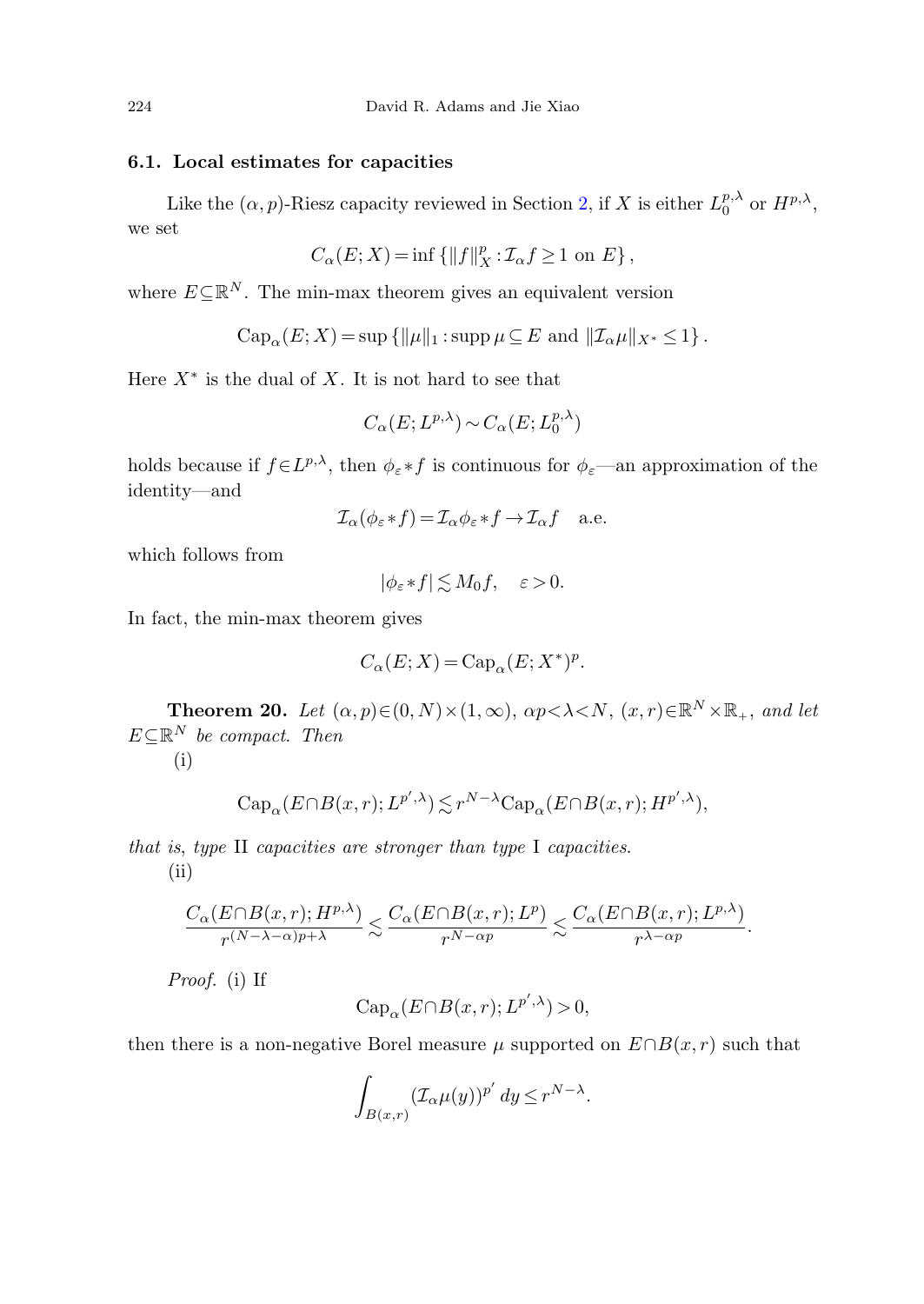Thus, setting

$$
\nu = r^{\lambda - N} \mu
$$
 and  $w = r^{\lambda - N} 1_{B(x,r)}$ ,

we get

$$
\int_{\mathbb{R}^N} (\mathcal{I}_\alpha \nu(y))^{p'} w(y)^{-1/(p-1)} dy \le 1.
$$

This in turn yields

$$
r^{\lambda-N}\mathrm{Cap}_{\alpha}(E \cap B(x,r); L^{p',\lambda}) \lesssim \mathrm{Cap}_{\alpha}(E \cap B(x,r); H^{p',\lambda}).
$$

(ii) A similar argument gives

$$
C_{\alpha}(E \cap B(x,r); L^{p}) \lesssim r^{N-\lambda} C_{\alpha}(E \cap B(x,r); L^{p,\lambda})
$$

and

$$
C_{\alpha}(E \cap B(x,r); H^{p,\lambda}) \lesssim r^{(N-\lambda)(p-1)} C_{\alpha}(E \cap B(x,r); L^p).
$$

Consequently, the desired estimate follows.  $\Box$ 

## **6.2. Wolff-type potentials**

<span id="page-24-0"></span>Note that the estimates in Theorem [20](#page-23-0) are precisely the type of estimate that one needs to compare a reasonable notion of "thinness" associated with each of these capacities—for the concept of thinness for the capacity  $C_{\alpha}(\cdot;L^p)$  see [[5\]](#page-28-17). We will postpone a complete discussion of thinness to the capacities  $C_{\alpha}(\cdot;L^{p,\lambda})$  to another time. But we think it is appropriate here to record the Wolff potentials associated with each of these Morrey–Sobolev capacities. Actually, the Wolff potential for the type I case was already given in [\[6](#page-28-8)]. Both of these depend on the results of Section [4](#page-12-0) regarding

$$
\|\mathcal{I}_{\alpha}\mu\|_{L^{p',\lambda}} \quad \text{and} \quad \|\mathcal{I}_{\alpha}\mu\|_{H^{p',\lambda}}.
$$

**Theorem 21.** Let  $(\alpha, \lambda, p) \in (0, N) \times (0, N) \times (1, \infty)$ ,  $\alpha p \lt N$ ,  $p' = p/(p-1)$ , and let  $\mu$  be a non-negative Borel measure on  $\mathbb{R}^N$ . Then

(i)

$$
\|\mathcal{I}_{\alpha}\mu\|_{L^{p',\lambda}}^{p'} \sim \int_{\mathbb{R}^N} W_{\alpha,p,\lambda}^{\mu}(y) d\mu(y);
$$

(ii)

$$
\|\mathcal{I}_{\alpha}\mu\|_{H^{p',\lambda}}^{p'} \sim \inf_{w \in A_1^{(N-\lambda)}} \int_{\mathbb{R}^N} W_{\alpha,p,\lambda}^{\mu,w}(y) d\mu(y).
$$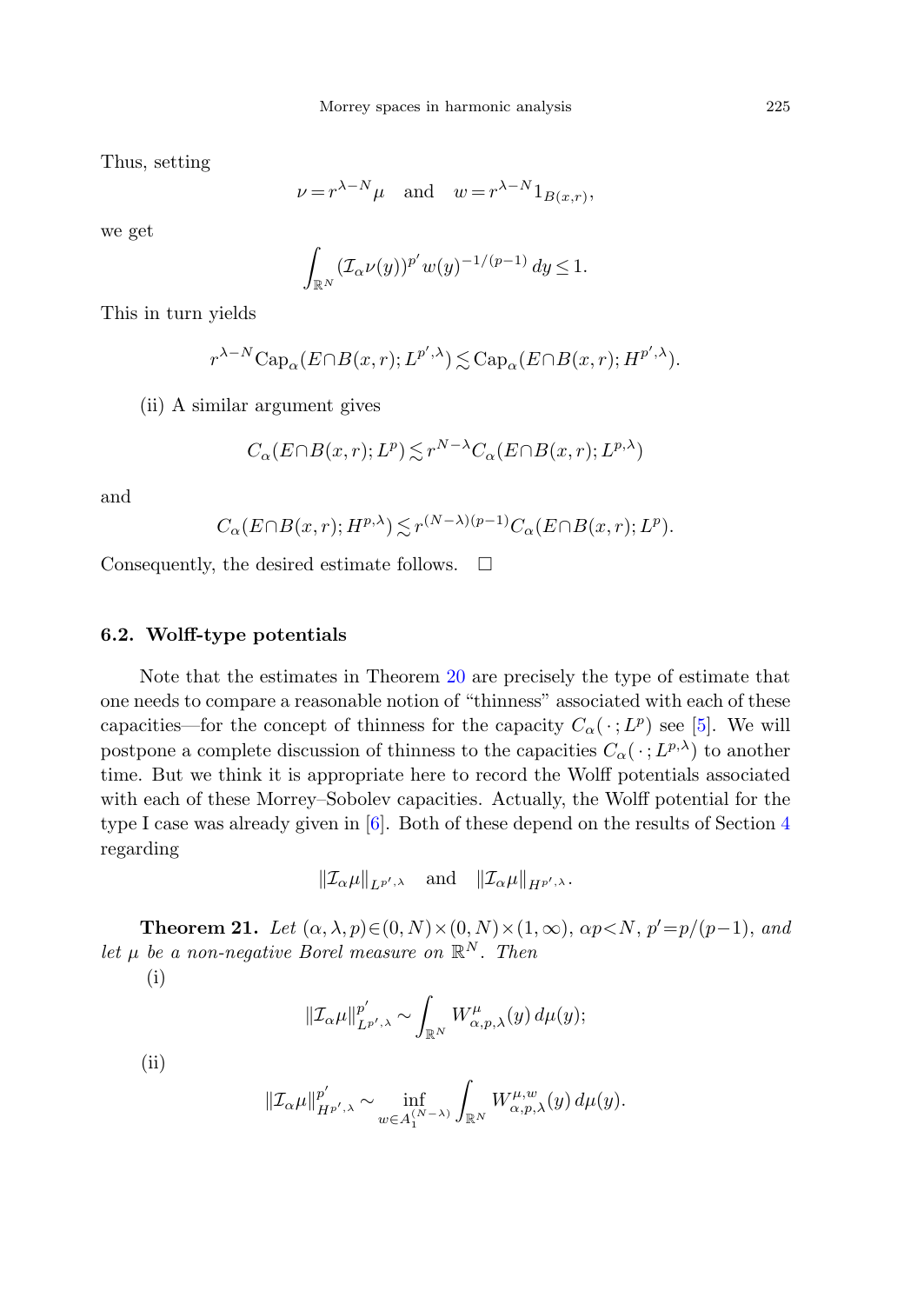Here

$$
W_{\alpha,p,\lambda}^{\mu}(y) = \int_0^{\infty} \left( \frac{\mu(B(y,r))}{r^{\lambda+p(N-\lambda-\alpha)}} \right)^{p'-1} \frac{dr}{r}
$$

and

$$
W_{\alpha,p,\lambda}^{\mu,w}(y) = \int_0^\infty \left(\frac{r^{\alpha p} \mu(B(y,r))}{\int_{B(y,r)} w(z) dz}\right)^{p'-1} \frac{dr}{r} \quad \text{for } w \in A_1^{(N-\lambda)}.
$$

Proof. We first find upper bounds. Taking a close look at Theorem [14,](#page-14-0) where  $||\mathcal{I}_{\alpha}\mu||_{X^*}$  is measured in terms of  $||M_{\alpha}\mu||_{X^*}$ , we can focus on  $||M_{\alpha}\mu||_{L^{p',\lambda}}^{p'}$ . Note that

$$
M_{\alpha}\mu(x) \le \left(\int_0^{\infty} (t^{\alpha-N}\mu(B(x,t)))^{p'}\,\frac{dt}{t}\right)^{1/p'}.
$$

So, if we set

$$
I(x, r, t) = \int_{B(x, r)} \mu(B(y, t))^{p'} dy,
$$

then we have

$$
||M_{\alpha}\mu||_{L^{p',\lambda}}^{p'} \leq \sup_{(x,r)\in\mathbb{R}^N\times\mathbb{R}_+} r^{\lambda-N} \int_0^\infty t^{p'(\alpha-N)} I(x,r,t) \, \frac{dt}{t}
$$

and

$$
I(x,r,t) = \int_{B(x,r)} (\mu(B(y,t)))^{p'-1} \left( \int_{B(x,t)} d\mu(y) \right) dy
$$
  
 
$$
\leq \int_{\mathbb{R}^N} (\mu(B(y,t)))^{p'-1} |B(x,r) \cap B(y,t)| d\mu(y).
$$

Rewriting

$$
||M_{\alpha}\mu||_{L^{p',\lambda}}^{p'} \le \sup_{(x,r)\in\mathbb{R}^N\times\mathbb{R}_+} r^{\lambda-N} \left(\int_0^r + \int_r^\infty\right) t^{p'(\alpha-N)} I(x,r,t) \frac{dt}{t},
$$

we control the two integrals on the right-hand side separately.

For the first integral, we have

$$
\sup_{(x,r)\in\mathbb{R}^N\times\mathbb{R}_+} r^{\lambda-N} \int_0^r (\dots) \lesssim \int_0^\infty \left( t^{N+p'(\alpha-N)} t^{\lambda-N} \int_{\mathbb{R}^N} \mu(B(y,2t))^{p'-1} d\mu(y) \right) \frac{dt}{t}
$$

$$
\lesssim \int_{\mathbb{R}^N} W_{\alpha,p,\lambda}^\mu d\mu.
$$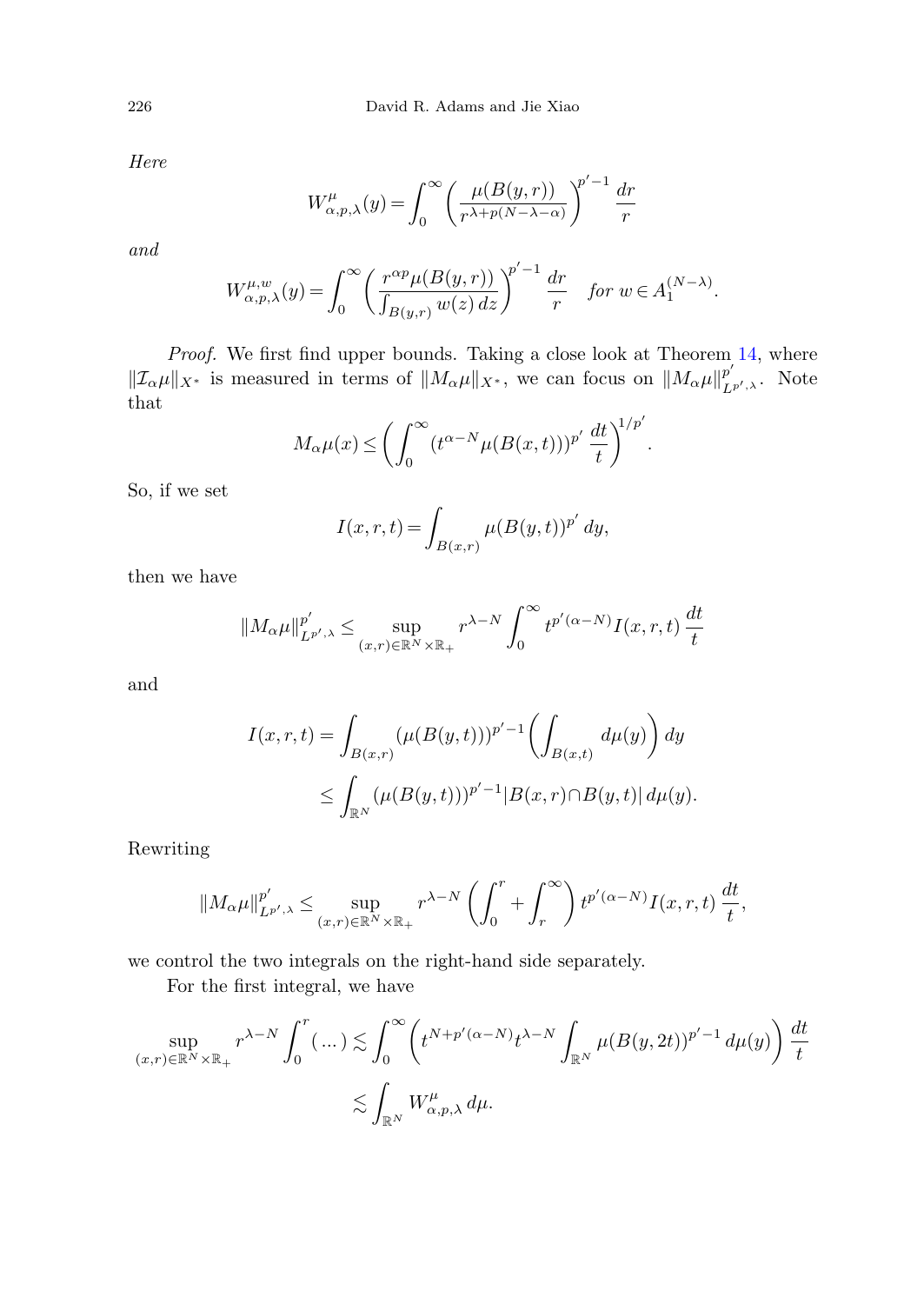For the second integral, we have

$$
\sup_{(x,r)\in\mathbb{R}^N\times\mathbb{R}_+} r^{\lambda-N}\int_r^\infty(\,\ldots\,)\lesssim \int_0^\infty \left(t^{p'(\alpha-N)+\lambda}\int_{\mathbb{R}^N}\mu(B(y,2t))^{p'-1}\,d\mu(y)\right)\frac{dt}{t}
$$

$$
\lesssim \int_{\mathbb{R}^N}W_{\alpha,p,\lambda}^\mu\,d\mu.
$$

A combined use of the last three estimates yields the required upper bound of  $||M_{\alpha}\mu||_{L^{p',\lambda}}^{p'}.$ 

Meanwhile, we look for an upper bound for

$$
||M_{\alpha}\mu||_{H^{p',\lambda}}^{p'} \le \inf_{w \in A_1^{(N-\lambda)}} \int_{\mathbb{R}^N} \left( \int_0^{\infty} (t^{\alpha-N} \mu(B(x,t)))^{p'} \frac{dt}{t} \right) w(x)^{1-p'} dx.
$$

Now, setting

$$
J(t) = \int_{\mathbb{R}^N} \mu(B(x,t))^{p'} w(x)^{1-p'} dx,
$$

we estimate

$$
J(t) \leq \int_{\mathbb{R}^N} \left( \mu(B(x,t))^{p'-1} w(x)^{1-p'} \int_{B(x,r)} d\mu \right) dx
$$
  
= 
$$
\int_{\mathbb{R}^N} \left( \int_{B(y,t)} \mu(B(x,t))^{p'-1} w(x)^{1-p'} dx \right) d\mu(y)
$$
  

$$
\lesssim \mu(B(y,2t))^{p'-1} t^N \int_{B(y,t)} w(x)^{-1/(p-1)} dx.
$$

Since  $w \in A_1$  and hence  $w \in A_p$ , we get

$$
J(t) \lesssim \mu(B(y, 2t))^{p'-1} t^N \left( t^{-N} \int_{B(y,t)} w(x) \, dx \right)^{1-p'},
$$

whence obtaining the result.

On the other hand, we need to look for the corresponding lower bounds. This is easy. In fact,

$$
\begin{split} \|\mathcal{I}_{\alpha}\mu\|_{L^{p',\lambda}}^{p'} &\gtrsim \sup_{(x,r)\in\mathbb{R}^N\times\mathbb{R}_+} r^{\lambda-N} \int_{B(x,r)} \left( \int_0^\infty \left( t^{\alpha-N} \mu(B(z,t)) \, \frac{dt}{t} \right)^{\!p'} \right) dz \\ &\gtrsim \sup_{x\in\mathbb{R}^N} \int_0^\infty r^{\alpha+\lambda-2N} \bigg( \int_{B(x,r)} \left( \frac{\mu(B(z,2r))}{r^{N-\alpha}} \right)^{\!p'-1} \mu(B(z,r)) \, dz \bigg) \frac{dr}{r} \end{split}
$$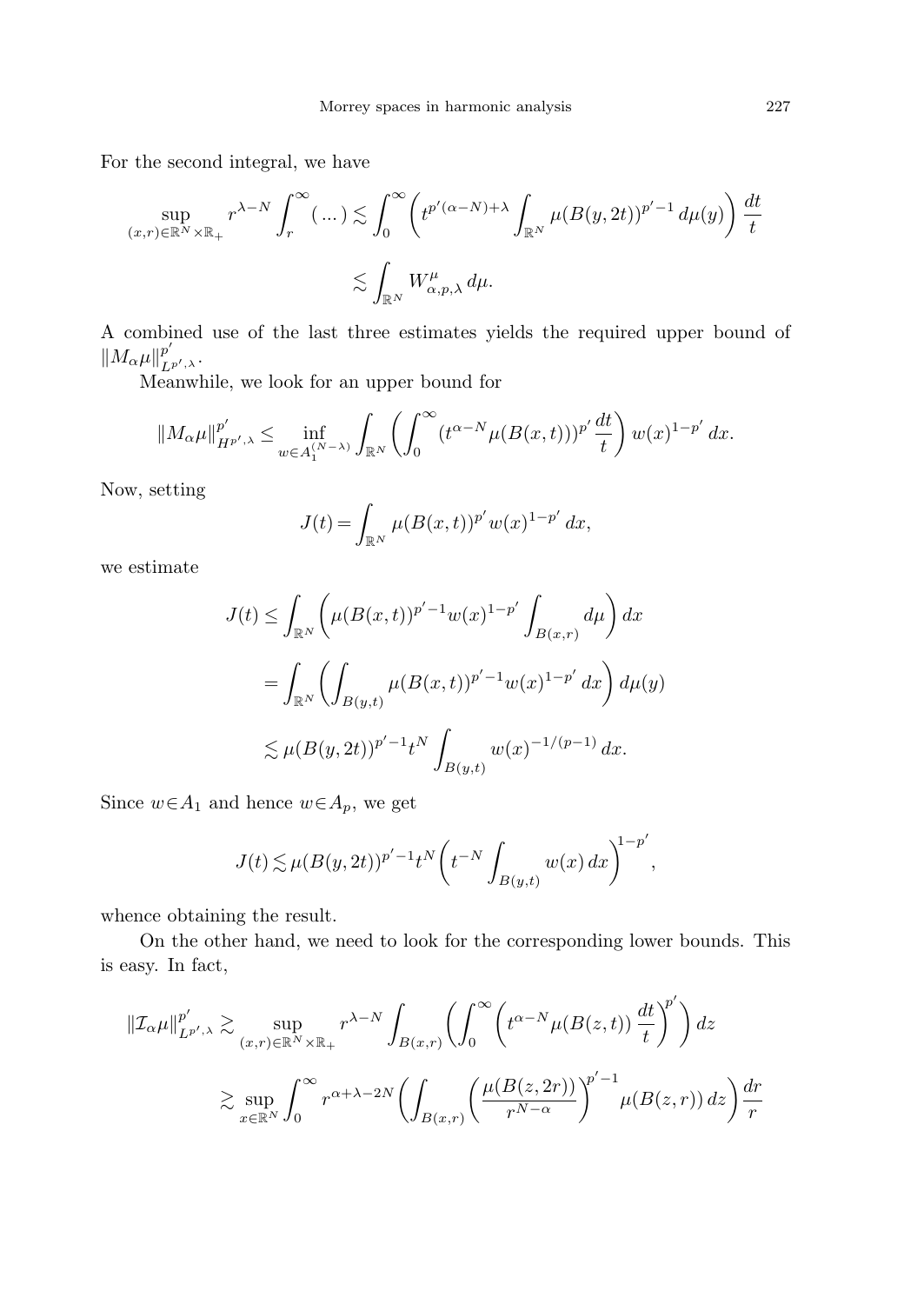$$
\begin{split} &\gtrsim \int_0^\infty r^{\lambda-N} r^N r^{(\alpha-N)p'} \biggl(\int_{\mathbb{R}^N} \mu(B(y,r))^{p'-1}\, d\mu(y)\biggr) \frac{dr}{r}\\ &\gtrsim \int_{\mathbb{R}^N} W_{\alpha,p,\lambda}^\mu\, d\mu. \end{split}
$$

And for the other, we have

$$
\begin{split} \|\mathcal{I}_{\alpha}\mu\|^{p'}_{H^{p',\lambda}} &\gtrsim \inf_{w\in A_1^{(N-\lambda)}} \int_{\mathbb{R}^N} \left( \int_0^\infty t^{\alpha-N} \mu(B(x,t)) \, \frac{dt}{t} \right)^{p'} w(x)^{1-p'} \, dx \\ &\gtrsim \inf_{w\in A_1^{(N-\lambda)}} \int_0^\infty r^{(\alpha-N)(1+p')} \int_{\mathbb{R}^N} \frac{\int_{B(z,r)} w(x)^{1-p'} \, dx}{\left( \int_{B(z,3r)} d\mu(y) \right)^{1-p'}} \, d\mu(z) \, \frac{dr}{r} \\ &\gtrsim \inf_{w\in A_1^{(N-\lambda)}} \int_{\mathbb{R}^N} \int_0^\infty \frac{r^{(\alpha-N)p'}}{\mu(B(z,r))^{1-p'}} \left( \int_{B(z,r)} w(x)^{1-p'} \, dx \right) \frac{dr}{r} \, d\mu(z) \\ &\gtrsim \inf_{w\in A_1^{(N-\lambda)}} \int_{\mathbb{R}^N} \int_0^\infty \frac{\left( \frac{r^{(\alpha p-N)/(p-1)}}{\mu(B(z,r))^{1/(1-p)}} \right)}{\left( r^{-N} \int_{B(z,r)} w(y) \, dy \right)^{1/(p-1)}} \frac{dr}{r} \, d\mu(z) \\ &\gtrsim \inf_{w\in A_1^{(N-\lambda)}} \int_{\mathbb{R}^N} W_{\alpha,p,\lambda}^{\mu,w} \, d\mu. \end{split}
$$

In the last two estimates we again invoke the  $A_p$  condition for  $w$ .  $\Box$ 

Remark 22. Recall from [\[5](#page-28-17), Theorem 4.5.4] that if

$$
\dot{W}^{\mu}_{\alpha,p}(y) = \int_0^\infty \left(\frac{\mu(B(y,r))}{r^{N-\alpha p}}\right)^{1/(p-1)} \frac{dr}{r}
$$

<span id="page-27-0"></span>is the so-called Wolff potential, then

$$
\|\mathcal{I}_{\alpha}\mu\|_{L^{p'}}^{p'} \sim \int_{\mathbb{R}^N} \dot{W}_{\alpha,p}^{\mu}(y) d\mu(y).
$$

<span id="page-27-1"></span>This type of estimate may be regarded as a special case  $\lambda = N$  of Theorem [21.](#page-24-0)

#### **References**

- 1. Adams, D. R., A note on Riesz potentials, Duke Math. J. **42** (1975), 765–778.
- 2. ADAMS, D. R., Lecture Notes on  $L^p$ -Potential Theory, Dept. of Math., University of Umeå, Umeå, 1981.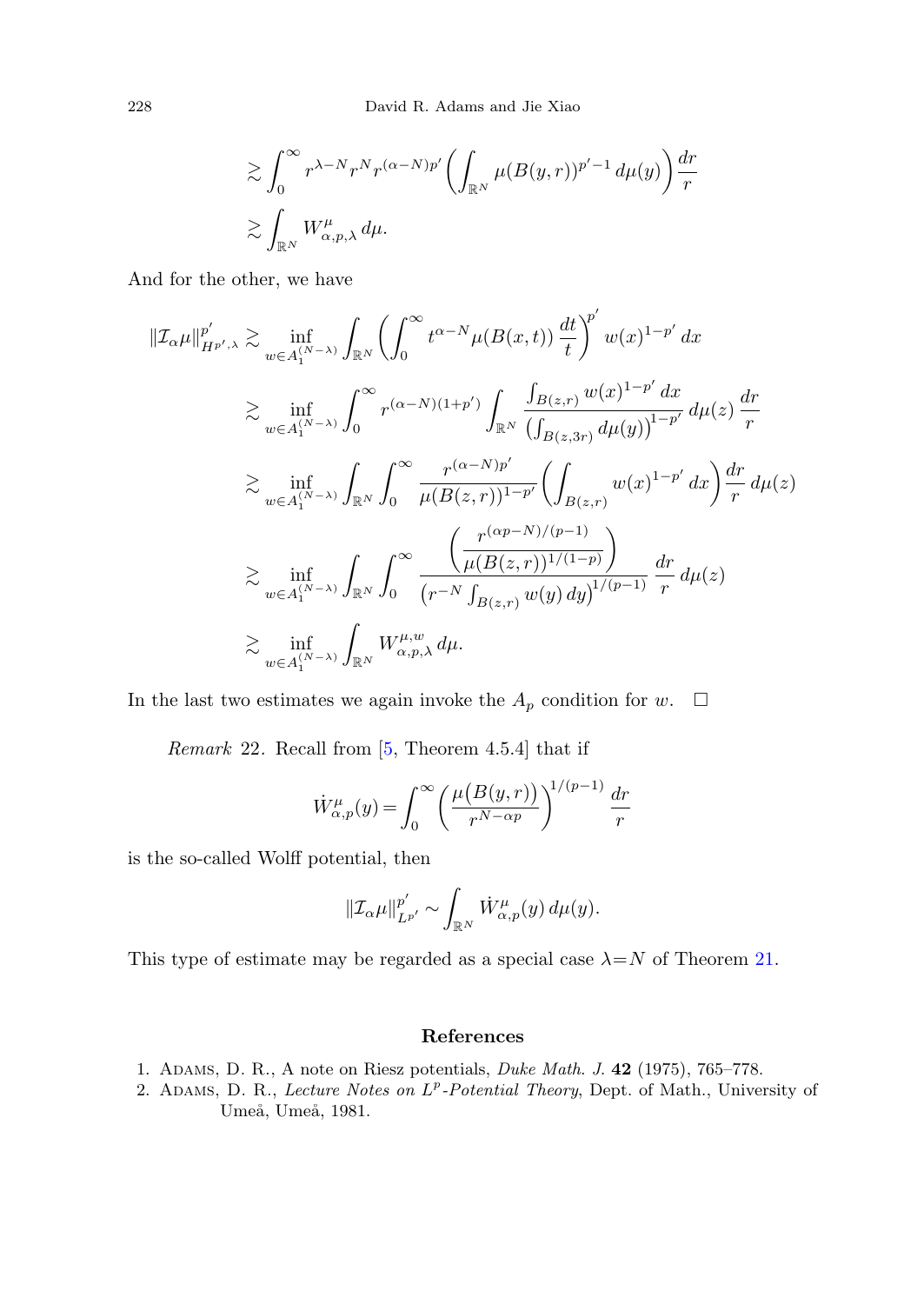- <span id="page-28-17"></span><span id="page-28-14"></span><span id="page-28-8"></span><span id="page-28-5"></span><span id="page-28-0"></span>3. Adams, D. R., A note on Choquet integrals with respect to Hausdorff capacity, in Function Spaces and Applications (Lund, 1986 ), Lecture Notes in Math. **1302**, pp. 115–124, Springer, Berlin–Heidelberg, 1988.
- <span id="page-28-15"></span>4. Adams, D. R., Choquet integrals in potential theory, Publ. Mat. **42** (1998), 3–66.
- <span id="page-28-21"></span>5. Adams, D. R. and Hedberg, L. I., Function Spaces and Potential Theory, Springer, Berlin, 1996.
- <span id="page-28-1"></span>6. Adams, D. R. and Xiao, J., Nonlinear analysis on Morrey spaces and their capacities, Indiana Univ. Math. J. **53** (2004), 1629–1663.
- <span id="page-28-7"></span>7. Alvarez, J., Continuity of Calder´on–Zygmund type operators on the predual of a Morrey space, in Clifford Algebras in Analysis and Related Topics (Fayetteville, AR, 1993 ), Stud. Adv. Math. **5**, pp. 309–319, CRC, Boca Raton, FL, 1996.
- <span id="page-28-18"></span>8. Anger, B., Representation of capacities, Math. Ann. **229** (1977), 245–258.
- 9. BENNETT, C. and SHARPLEY, R., Interpolation of Operators, Pure and Applied Math., **129**, Academic Press, New York, 1988.
- <span id="page-28-12"></span><span id="page-28-2"></span>10. Bensoussan, A. and Frehse, J., Regularity Results for Nonlinear Elliptic Systems and Applications, Springer, Berlin, 2002.
- <span id="page-28-9"></span>11. Blasco, O., Ruiz, A. and Vega, L., Non-interpolation in Morrey–Campanato and block spaces, Ann. Sc. Norm. Super. Pisa Cl. Sci. **28** (1999), 31–40.
- <span id="page-28-13"></span>12. Caffarelli, L. A., Salsa, S. and Silvestre, L., Regularity estimates for the solution and the free boundary to the obstacle problem for the fractional Laplacian, Invent. Math. **171** (2008), 425–461.
- <span id="page-28-10"></span>13. Campanato, S., Propriet´a di inclusione per spazi di Morrey, Ricerche Mat. **12** (1963), 67–86.
- <span id="page-28-11"></span>14. Carleson, L., Selected Problems on Exceptional Sets, Van Nostrand, Princeton, NJ, 1967.
- <span id="page-28-3"></span>15. Chiarenza, F. and Frasca, M., Morrey spaces and Hardy–Littlewood maximal function, Rend. Mat. Appl. **7** (1988), 273–279.
- <span id="page-28-4"></span>16. Choquet, G., Theory of capacities, Ann. Inst. Fourier (Grenoble) **5** (1953–54), 131– 295.
- <span id="page-28-16"></span>17. Duong, X., Xiao, J. and Yan, L. X., Old and new Morrey spaces with heat kernel bounds, J. Fourier Anal. Appl. **13** (2007), 87–111.
- <span id="page-28-19"></span>18. HEINONEN, J., KILPELÄINEN, T. and MARTIO, O., Nonlinear Potential Theory of Degenerate Elliptic Equations, 2nd ed., Dover, Mineola, NY, 2006.
- <span id="page-28-6"></span>19. John, F. and Nirenberg, L., On functions of bounded mean oscillation, Comm. Pure Appl. Math. **14** (1961), 415–426.
- <span id="page-28-20"></span>20. FEFFERMAN, C. and STEIN, E. M.,  $H<sup>p</sup>$  spaces of several variables, Acta Math. **129** (1972), 137–193.
- 21. Fefferman, R., A theory of entropy in Fourier analysis, Adv. Math. **30** (1978), 171– 201.
- 22. HARRELL II, E. M. and YOLCU, S. Y., Eigenvalue inequalities for Klein–Gordon operators, J. Funct. Anal. **256** (2009), 3977–3995.
- 23. Kalita, E. A., Dual Morrey spaces, Dokl. Akad. Nauk **361** (1998), 447–449 (Russian). English transl.: Dokl. Math. **58** (1998), 85–87.
- 24. MALÝ, J. and ZIEMER, W. P., Fine Regularity of Solutions of Elliptic Partial Differential Equations, Math. Surveys and Monographs **51**, Amer. Math. Soc., Providence, RI, 1997.